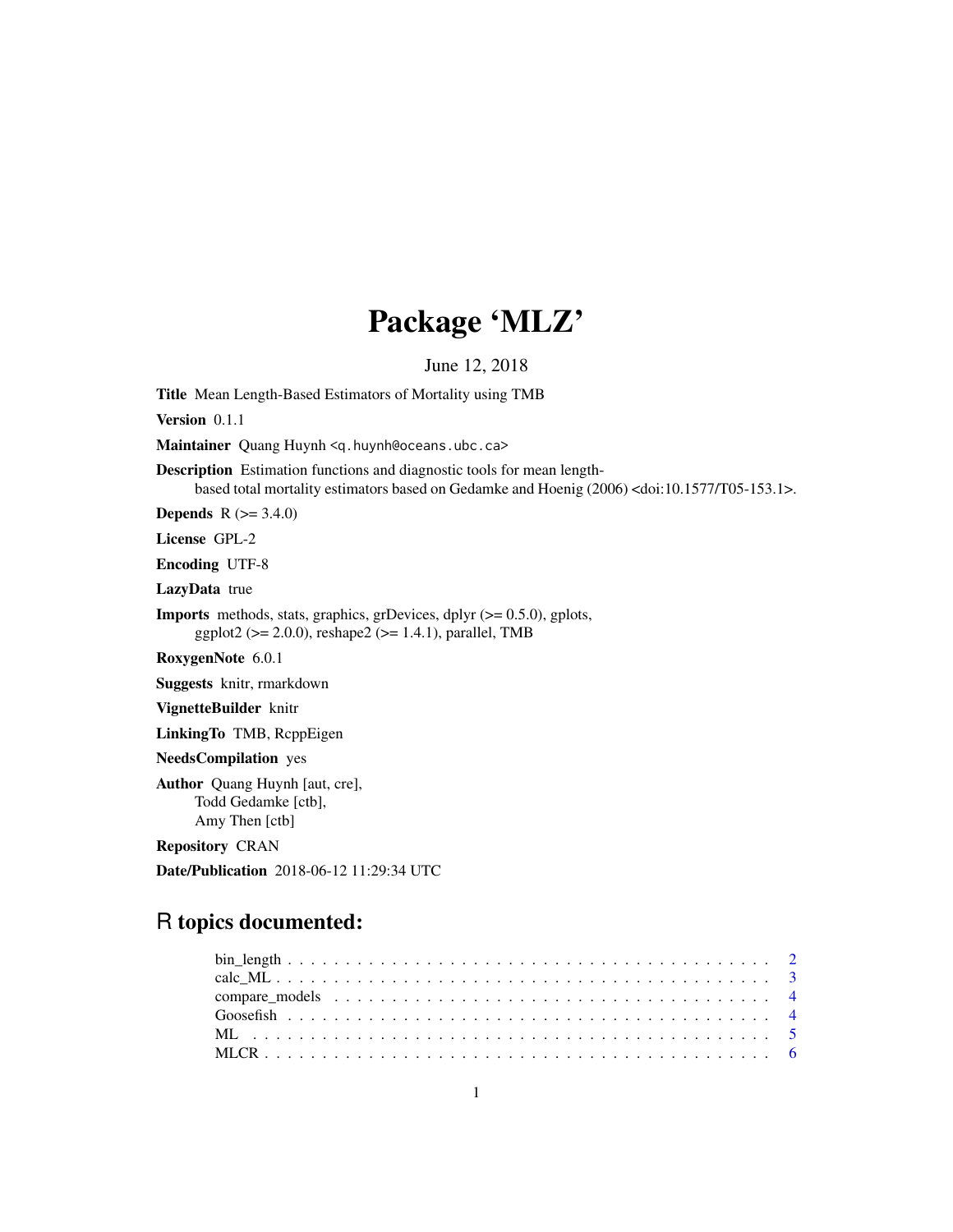<span id="page-1-0"></span>

#### **Index** [24](#page-23-0)

<span id="page-1-1"></span>bin\_length *Bin length data*

## Description

A tool to bin raw length observations into a length frequency matrix.

## Usage

```
bin_length(df, breaks = NULL)
```
## Arguments

| df     | A data frame or matrix of length observations. The first column should be named |
|--------|---------------------------------------------------------------------------------|
|        | 'Year' and the second column should be named 'Length'.                          |
| breaks | An optional vector for breaks for hist.                                         |

## Details

Length frequencies from Len\_df are created by using [hist](#page-0-0) function.

## Value

A list with length bins, years, and frequency matrix.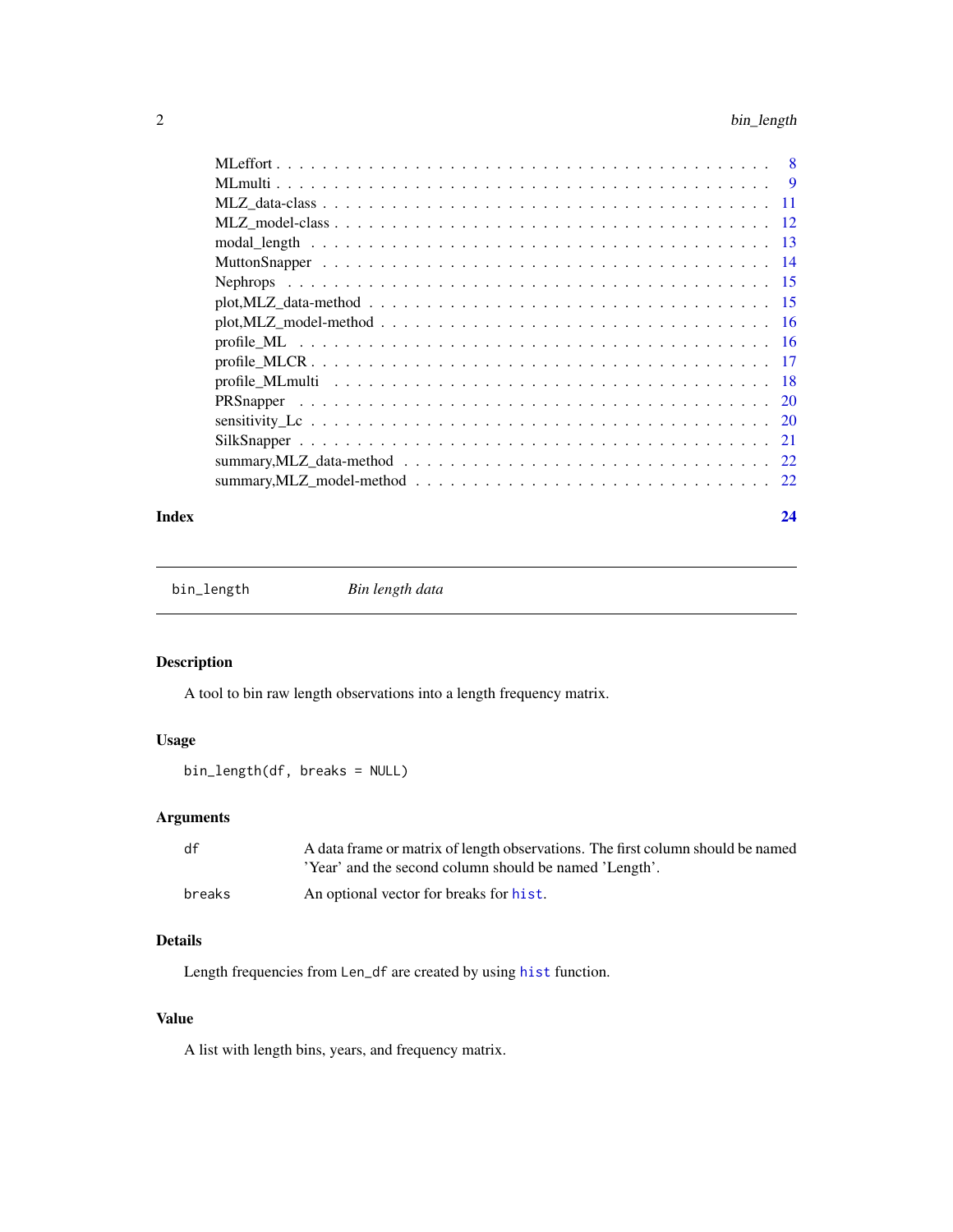#### <span id="page-2-0"></span>calc\_ML 3

## Examples

```
## Not run:
data(SilkSnapper)
Silk.matrix <- bin_length(SilkSnapper, breaks = seq(80, 830, 10))
Silk.matrix <- bin_length(SilkSnapper)
new.dataset <- new("MLZ_data", Year = Silk.matrix$Year, Len_bins = Silk.matrix$Len_bins,
Len_matrix = Silk.matrix$Len_matrix)
## End(Not run)
```
calc\_ML *Calculate mean lengths >= Lc*

## Description

Calculates mean lengths from length data and Lc for class [MLZ\\_data](#page-10-1).

## Usage

```
calc_ML(MLZ_data, length.slot = c("Len_df", "Len_matrix"),
  sample.size = TRUE)
```
## Arguments

| MLZ_data    | An object of class MLZ_data.                                                                                                                                                             |
|-------------|------------------------------------------------------------------------------------------------------------------------------------------------------------------------------------------|
| length.slot | Name of slot in MLZ_data from which to calculate mean lengths, either: Len_df<br>or Len_matrix. Only used if there are data in both slots.                                               |
| sample.size | If TRUE, then the annual sample sizes will be calculated by summing the cells<br>in slot Len_matrix. Otherwise, sample sizes are set to 0 or 1 (whether mean<br>lengths are calculated). |

## Value

An object of class [MLZ\\_data](#page-10-1) to fill slots MeanLength, ss.

## Examples

```
## Not run:
data(Nephrops)
Nephrops <- calc_ML(Nephrops, sample.size = FALSE)
Nephrops@MeanLength
plot(Nephrops)
```
## End(Not run)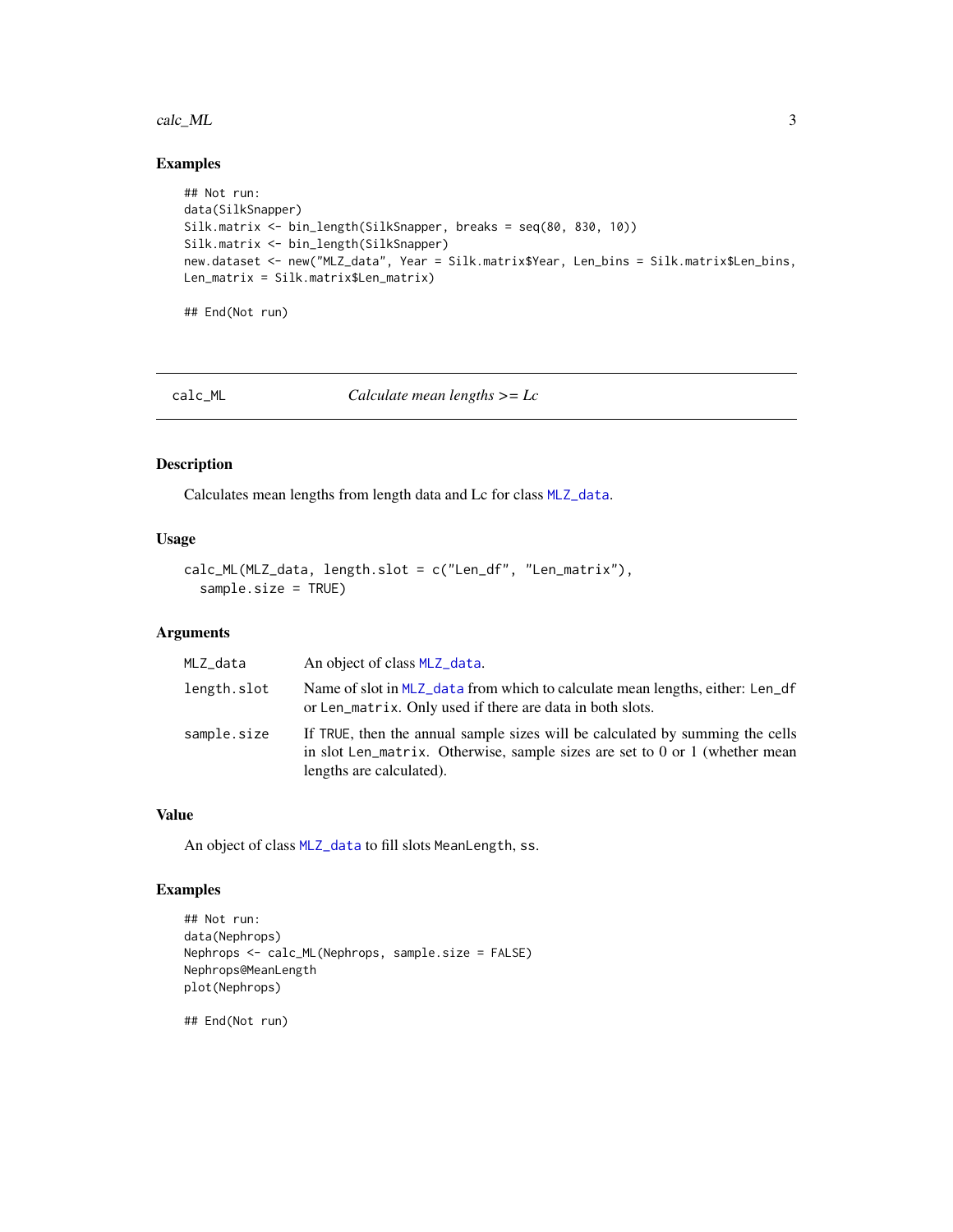<span id="page-3-0"></span>compare\_models *Model selection*

#### Description

Produces a matrix of AIC for model selection.

## Usage

```
compare_models(MLZ_model.list, figure = TRUE, color = NULL)
```
#### Arguments

|        | MLZ_model.list A list containing objects of class MLZ_model, all from the same mortality esti-<br>mator and same data set.                       |
|--------|--------------------------------------------------------------------------------------------------------------------------------------------------|
| figure | If TRUE, produces a figure of model fits to the observed data.                                                                                   |
| color  | Optional vector of colors for the figure each representing a separate model in<br>MLZ_model.list. If NULL, colors from rich.colors will be used. |

## Examples

```
## Not run:
data(Goosefish)
goose <- ML(Goosefish, ncp = 0)
goose1 <- ML(Goosefish, ncp = 1)
goose2 <- ML(Goosefish, ncp = 2, grid.search = TRUE, figure = FALSE)
compare_models(list(goose, goose1, goose2))
data(PRSnapper)
ssm <- MLmulti(PRSnapper, ncp = 1, model = "SSM")
msm1 <- MLmulti(PRSnapper, ncp = 1, model = "MSM1")
msm2 <- MLmulti(PRSnapper, ncp = 1, model = "MSM2")
msm3 <- MLmulti(PRSnapper, ncp = 1, model = "MSM3")
compare_models(list(ssm, msm1, msm2, msm3))
## End(Not run)
```
Goosefish *Goosefish: Northern Management Region (for ML)*

## Description

Mean lengths and life history for goosefish.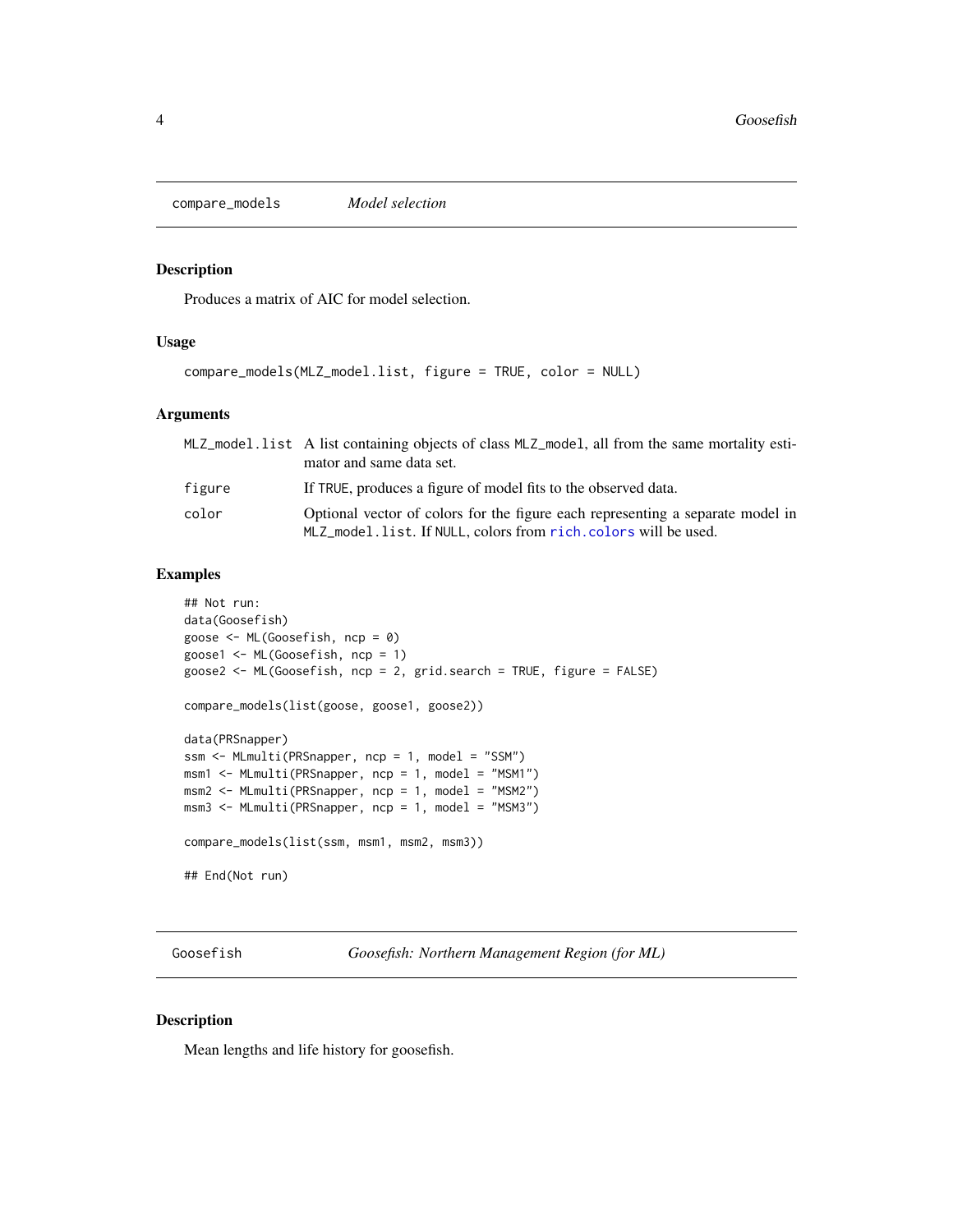## <span id="page-4-0"></span> $ML$  5

## Usage

Goosefish

## Format

An object of class [MLZ\\_data](#page-10-1).

## References

Gedamke, T. and Hoenig, J.M. 2006. Estimating mortality from mean length data in nonequilibrium situations, with application to the assessment of goosefish. Transactions of the American Fisheries Society 135:476-487.

## Examples

data(Goosefish); Goosefish

<span id="page-4-1"></span>ML *Mean length-based mortality estimator*

## Description

Estimator of instantaneous total mortality (Z) from a time series of mean length data.

## Usage

```
ML(MLZ_data, ncp, start = NULL, grid.search = TRUE, parallel = ifelse(ncp
 > 2, TRUE, FALSE), min.time = 3, figure = TRUE)
```
## Arguments

| MLZ_data    | An object of class MLZ_data containing mean lengths and life history data of<br>stock.                                                                                                                                |
|-------------|-----------------------------------------------------------------------------------------------------------------------------------------------------------------------------------------------------------------------|
| ncp         | The number of change points in total mortality in the time series. $ncp + 1$ total<br>mortality rates will be estimated.                                                                                              |
| start       | An optional list of starting values. See details.                                                                                                                                                                     |
| grid.search | If TRUE, a grid search will be performed using the profile_ML function to find<br>the best starting values for the change points (the years when mortality changes).<br>Ignored if $ncp = 0$ or if start is provided. |
| parallel    | Whether grid search is performed with parallel processing. Ignored if grid. search = FALSE.                                                                                                                           |
| min.time    | The minimum number of years between each change point for the grid search,<br>passed to $profile_ML$ . Not used if $grid. search = FALSE$ .                                                                           |
| figure      | If TRUE, a call to plot of observed and predicted mean lengths will be produced.                                                                                                                                      |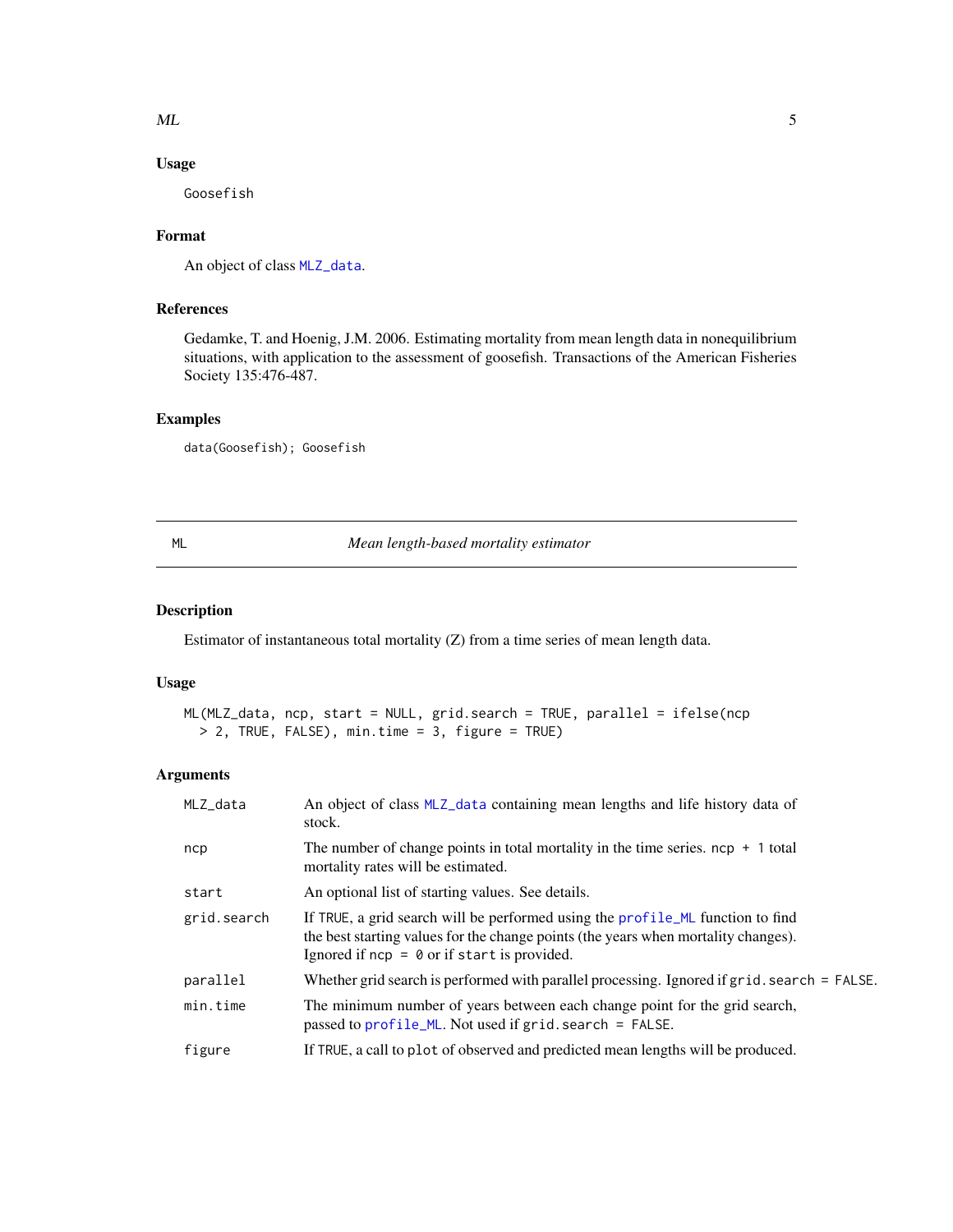## Details

For a model with I change points, the starting values in start is a list with the following entries: Z a vector of length =  $I+1$ . yearZ a vector of length =  $I$ .

start can be NULL, in which case, the supplied starting values depend on the value of grid. search. If grid.search = TRUE, starting values will use the values for yearZ which minimize the negative log-likelihood from the grid search. Otherwise, the starting values for yearZ evenly divide the time series.

#### Value

An object of class [MLZ\\_model](#page-11-1).

#### References

Gedamke, T. and Hoenig, J.M. 2006. Estimating mortality from mean length data in nonequilibrium situations, with application to the assessment of goosefish. Transactions of the American Fisheries Society 135:476-487.

#### See Also

[profile\\_ML](#page-15-1)

#### Examples

```
## Not run:
data(Goosefish)
res <- ML(Goosefish, ncp = 2)
res <- ML(Goosefish, ncp = 2, start = list(Z = c(0.1, 0.3, 0.5), yearZ = c(1978, 1988)))
res <- ML(Goosefish, ncp = 2, grid.search = TRUE)
```
## End(Not run)

MLCR *Mean length with catch rate mortality estimator*

## Description

Estimator of instantaneous total mortality (Z) from a time series of mean length data.

#### Usage

```
MLCR(MLZ_data, ncp, CPUE.type = c(NA, "WPUE", "NPUE"),
  loglikeCPUE = c("lognormal", "normal"), start = NULL,
  grid.search = TRUE, parallel = ifelse(ncp > 2, TRUE, FALSE),
 min.time = 3, figure = TRUE)
```
<span id="page-5-0"></span>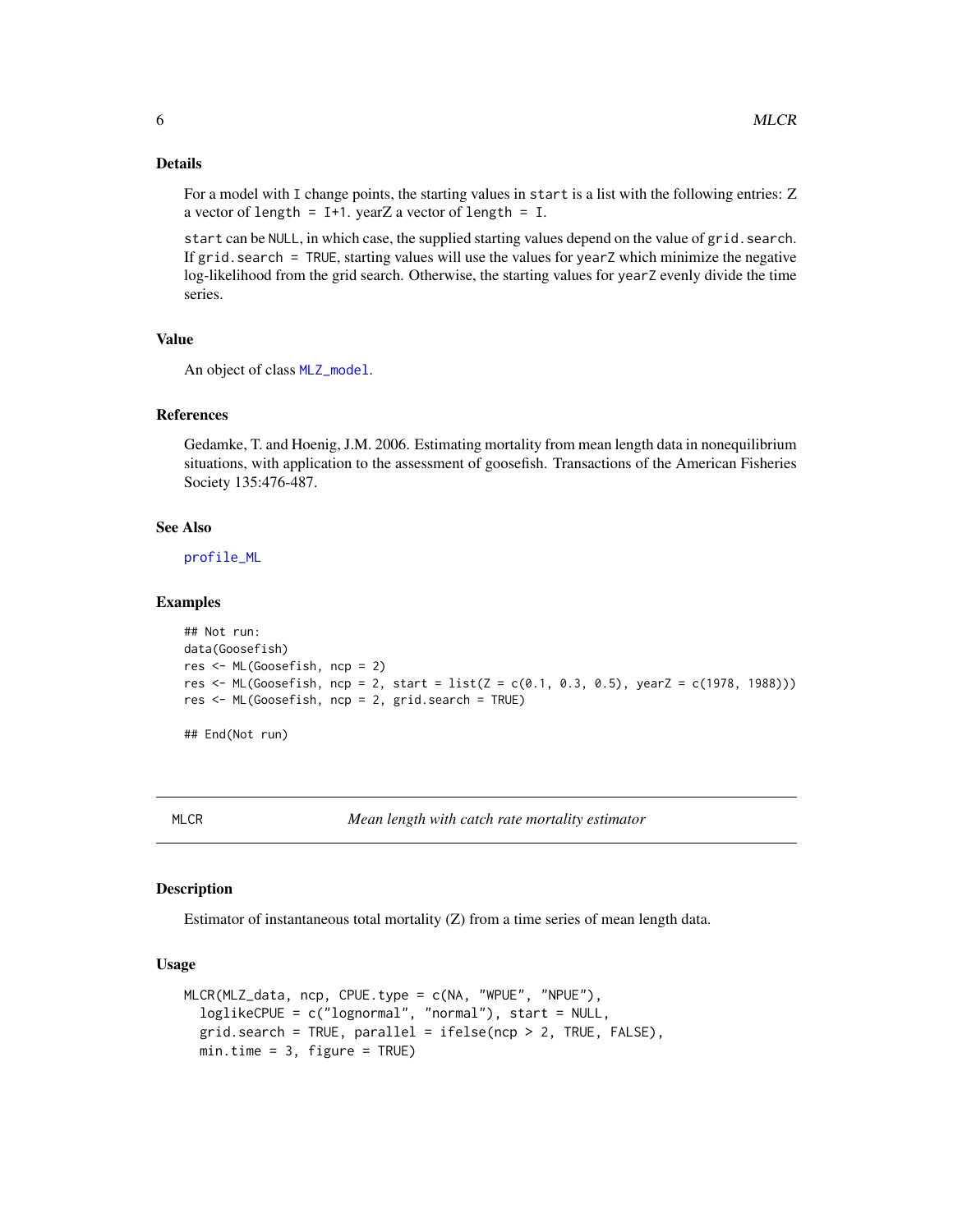#### <span id="page-6-0"></span> $MLCR$  7

#### Arguments

| MLZ_data    | An object of class MLZ_data containing mean lengths and life history data of<br>stock.                                                                                                                                  |
|-------------|-------------------------------------------------------------------------------------------------------------------------------------------------------------------------------------------------------------------------|
| ncp         | The number of change points in total mortality in the time series. $ncp + 1$ total<br>mortality rates will be estimated.                                                                                                |
| CPUE.type   | Indicates whether CPUE time series is abundance or biomass based.                                                                                                                                                       |
| loglikeCPUE | Indicates whether the log-likelihood for the CPUE will be lognormally or nor-<br>mally distributed.                                                                                                                     |
| start       | An optional list of starting values. See details.                                                                                                                                                                       |
| grid.search | If TRUE, a grid search will be performed using the profile_MLCR function to find<br>the best starting values for the change points (the years when mortality changes).<br>Ignored if $ncp = 0$ or if start is provided. |
| parallel    | Whether grid search is performed with parallel processing. Ignored if grid. search = FALSE.                                                                                                                             |
| min.time    | The minimum number of years between each change point for the grid search,<br>passed to profile_MLCR. Not used if grid. search = FALSE.                                                                                 |
| figure      | If TRUE, a call to plot of observed and predicted mean lengths will be produced.                                                                                                                                        |

## Details

For a model with I change points, the starting values in start is a list with the following entries: Z a vector of length =  $I+1$ . yearZ a vector of length =  $I$ .

start can be NULL, in which case, the supplied starting values depend on the value of grid. search. If grid.search = TRUE, starting values will use the values for yearZ which minimize the negative log-likelihood from the grid search. Otherwise, the starting values for yearZ evenly divide the time series.

#### Value

An object of class [MLZ\\_model](#page-11-1).

#### References

Huynh, Q.C., Gedamke, T., Porch, C.E., Hoenig, J.M., Walter, J.F, Bryan, M., and Brodziak, J. In revision. Estimating Total Mortality Rates from Mean Lengths and Catch Rates in Non-equilibrium Situations. Transactions of the American Fisheries Society.

#### See Also

#### [profile\\_MLCR](#page-16-1)

#### Examples

```
## Not run:
data(MuttonSnapper)
MLCR(MuttonSnapper, ncp = 2, CPUE.type = "WPUE", grid.search = TRUE)
## End(Not run)
```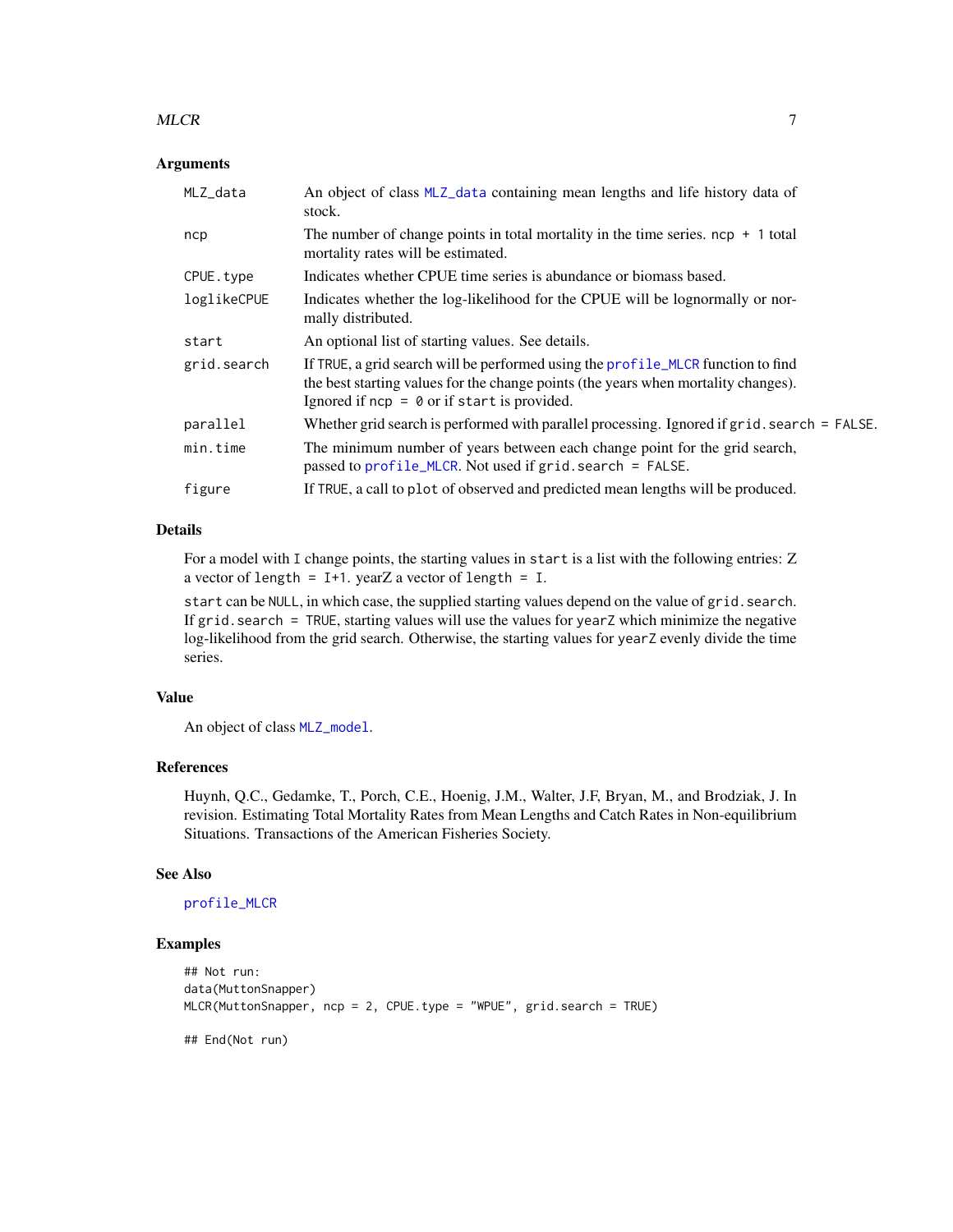<span id="page-7-0"></span>

## Description

Estimator of fishing and natural mortality from a time series of mean length and effort data.

#### Usage

```
MLeffort(MLZ_data, start, n_age, estimate.M = TRUE, log.par = FALSE,
 eff_init = 0, n_season = 1L, obs_season = 1L, timing = 0,
  figure = TRUE)
```
## Arguments

| MLZ_data               | An object of class MLZ_data containing mean lengths and life history data of<br>stock.                             |
|------------------------|--------------------------------------------------------------------------------------------------------------------|
| start                  | A list of starting values. Names of start list must contain q and M.                                               |
| n_age                  | The number of ages above age to in the model.                                                                      |
| estimate.M             | If TRUE, natural mortality $(M)$ will be estimated. Otherwise, the value of M is<br>obtained from slot MLZ_data@M. |
| log.par                | Whether parameters are estimated in logspace (TRUE) or untransformed space<br>(FALSE).                             |
| $eff$ <sub>_init</sub> | The assumed equilibrium effort prior to the first year of the model $(0 = \text{virgin})$<br>conditions).          |
| n_season               | The number of seasons modeled in a year.                                                                           |
| obs_season             | The season corresponding to the observed mean lengths.                                                             |
| timing                 | The fraction of time (i.e., between $0 - 1$ ) within obs_season that mean lengths<br>are observed.                 |
| figure                 | If TRUE, a call to plot of observed and predicted mean lengths will be produced.                                   |

## Value

An object of class [MLZ\\_model](#page-11-1).

## References

Then, A.Y, Hoenig, J.M, and Huynh, Q.C. In revision. Estimating fishing and natural mortality rates, and catchability coefficient, from a series of observations on mean length and fishing effort. ICES Journal of Marine Science.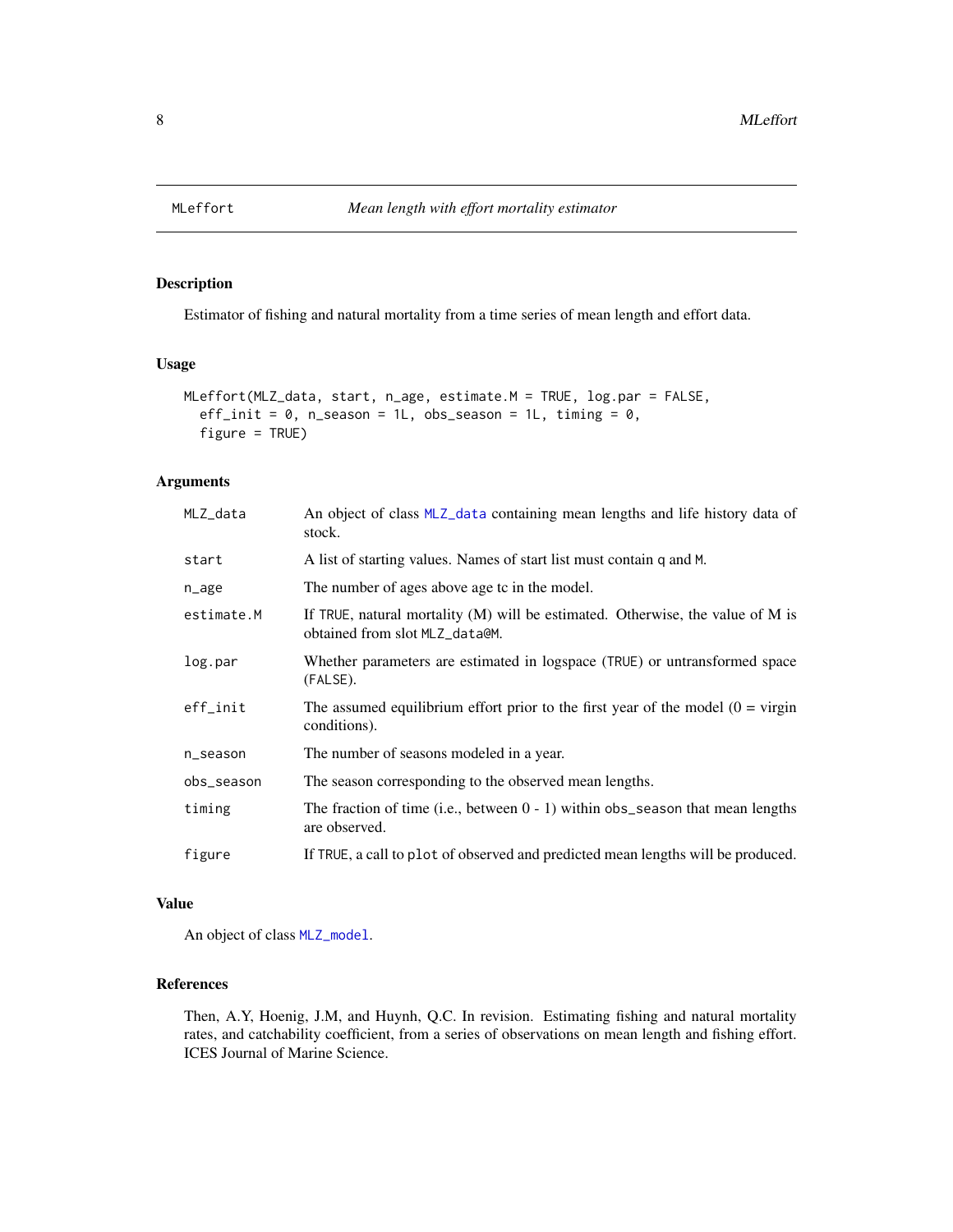#### <span id="page-8-0"></span>MLmulti 9

## Examples

```
## Not run:
data(Nephrops)
Nephrops <- calc_ML(Nephrops, sample.size = FALSE)
res \leq MLeffort(Nephrops, start = list(q = 0.1, M = 0.2),
                n_{age} = 24, eff_init = Nephrops@Effort[1])
```
## End(Not run)

MLmulti *Multispecies mean length mortality estimator*

#### Description

Estimator of instantaneous total mortality (Z) from a time series of mean length data for a suite of stocks that are fished together.

## Usage

```
MLmulti(MLZ.list, ncp, model = c("SSM", "MSM1", "MSM2", "MSM3"),
  start = NULL, grid.search = TRUE, parallel = ifelse(np > 2, TRUE,
  FALSE), min.time = 3, figure = TRUE)
```
#### Arguments

| MLZ.list    | A list containing objects of class MLZ_data.                                                                                                                                                               |
|-------------|------------------------------------------------------------------------------------------------------------------------------------------------------------------------------------------------------------|
| ncp         | The number of change points in total mortality in the time series. $ncp + 1$ total<br>mortality rates will be estimated.                                                                                   |
| model       | The multispecies model to be used.                                                                                                                                                                         |
| start       | An optional list of starting values. See details.                                                                                                                                                          |
| grid.search | If TRUE, a grid search will be performed using the profile_MLmulti function<br>to find the best starting values for the change points (the years when mortality<br>changes). Ignored if start is provided. |
| parallel    | Whether grid search is performed in parallel. Ignored if $grid$ . search $=$ FALSE.                                                                                                                        |
| min.time    | The minimum number of years between each change point for the grid search,<br>passed to profile_MLmulti. Not used if grid. search = FALSE.                                                                 |
| figure      | If TRUE, a call to plot of observed and predicted mean lengths will be produced.                                                                                                                           |

## Details

For a model with I change points and N species, the starting values in start is a list with the following entries:

Single Species Model (SSM):

 $Z$  a matrix with nrow = I+1 and ncol = N. yearZ a matrix with nrow = I and ncol = N.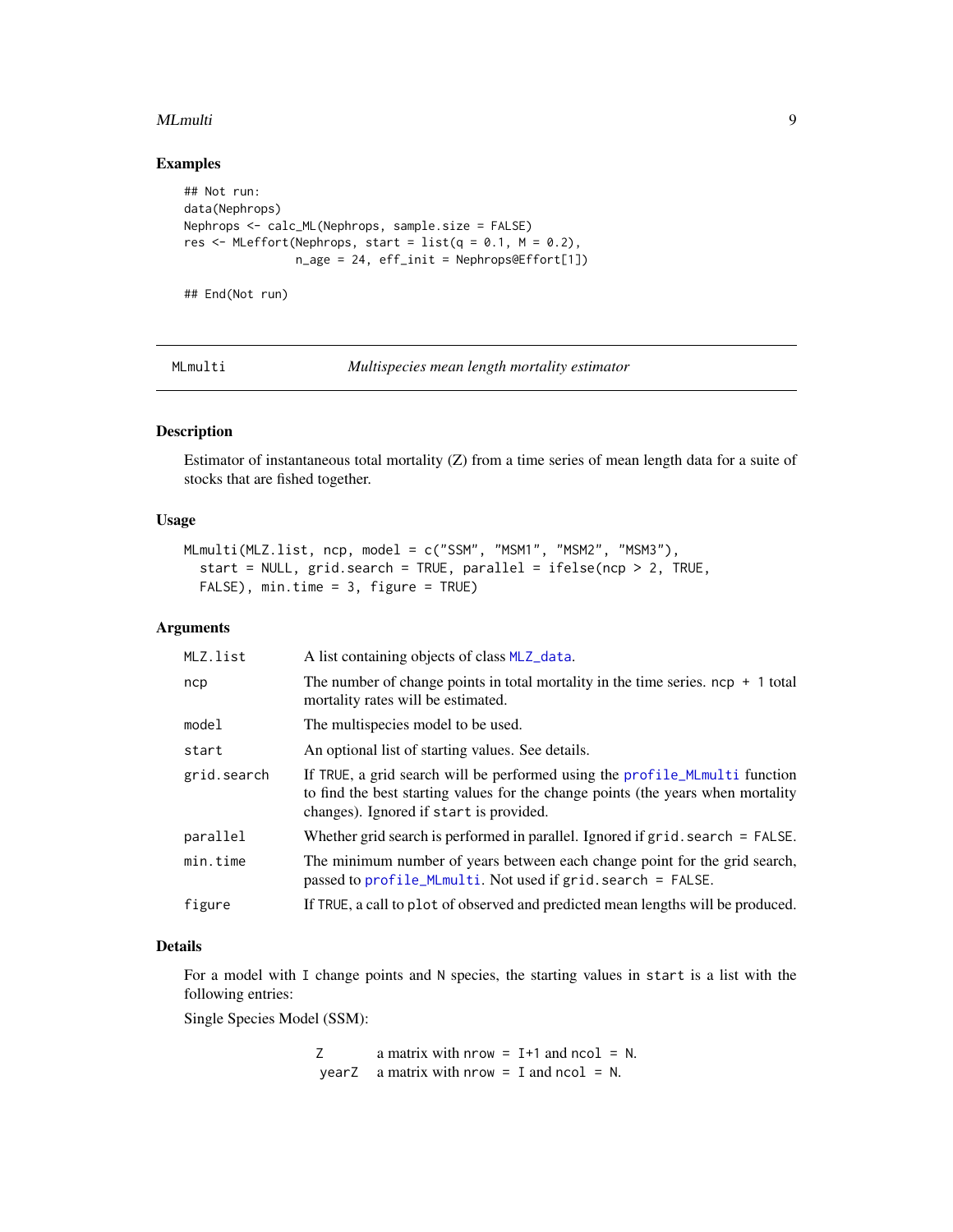#### <span id="page-9-0"></span>10 MLmulti

Multispecies Model 1 (MSM1):

 $Z$  a matrix with nrow = I+1 and ncol = N. yearZ a vector with length = I.

Multispecies Model 2 (MSM2):

| 71      | a vector with length $= N$ .   |  |
|---------|--------------------------------|--|
| vearZ   | a vector with length $=$ I.    |  |
| delta   | a vector with length $=$ I.    |  |
| epsilon | a vector with length = $N-1$ . |  |

Multispecies Model 3 (MSM3):

Z1 a vector with length = N. yearZ a vector with length = I. delta a vector with length = I.

If  $ncp = 0$  change points is specified, then the method simplifies to the Single Species Model. The start list should contain a single entry:

Z a vector with length = N.

start can be NULL, in which case, the supplied starting values depend on the value of grid.search. If grid.search = TRUE, starting values will use the values for yearZ which minimize the negative log-likelihood from the grid search. Otherwise, the starting values for yearZ evenly divide the time series.

## Value

An object of class [MLZ\\_model](#page-11-1).

#### References

Huynh, Q.C, Gedamke, T., Hoenig, J.M, and Porch C. 2017. Multispecies Extensions to a Nonequilibrium Length-Based Mortality Estimator. Marine and Coastal Fisheries 9:68-78.

#### See Also

[profile\\_MLmulti](#page-17-1)

## Examples

## Not run: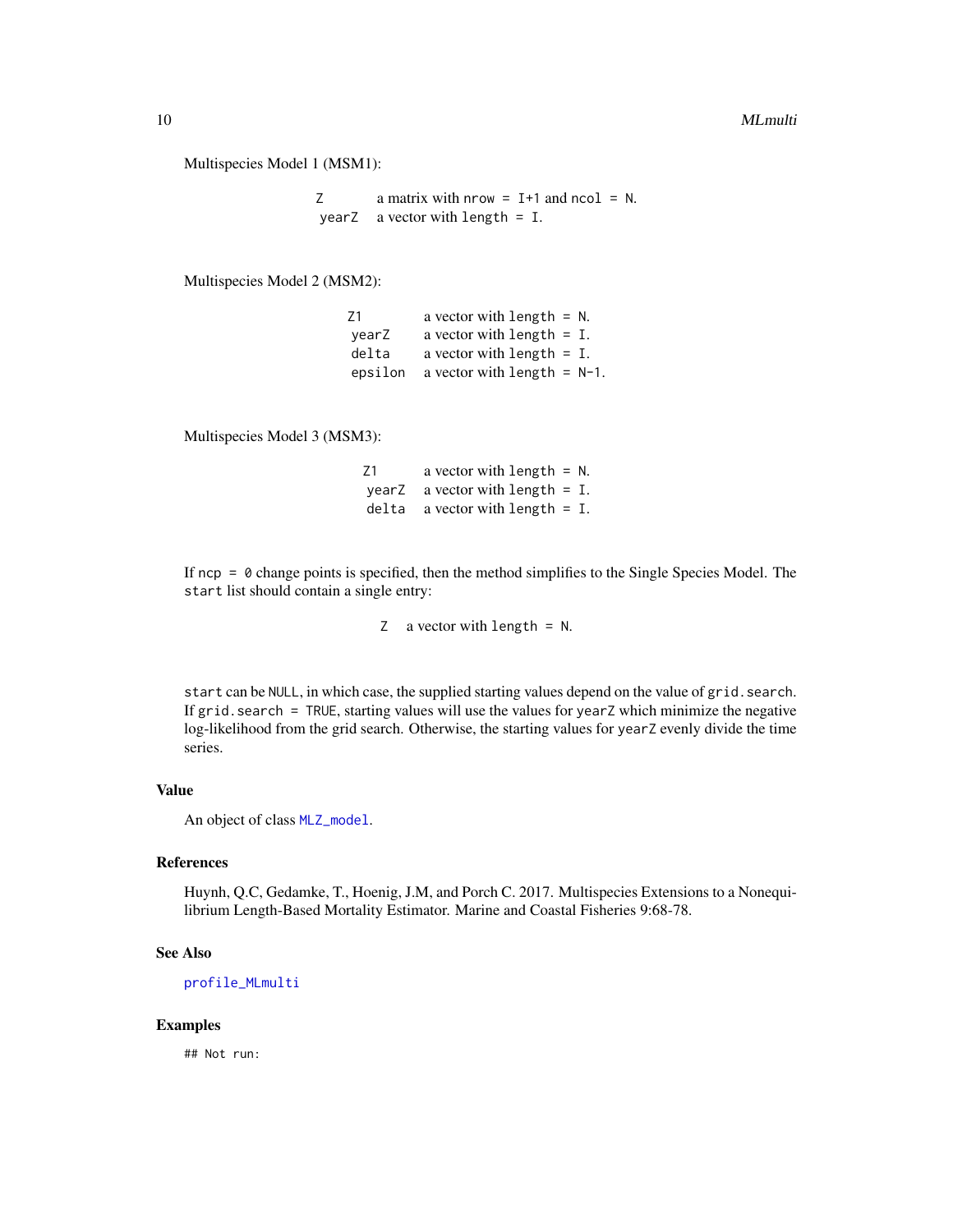```
data(PRSnapper)
res_eq <- MLmulti(PRSnapper, ncp = 0, start = list(Z = matrix(0.5, nrow = 1, ncol = 3)))
res_SSM <- MLmulti(PRSnapper, ncp = 1, model = "SSM")
MSM1.start.Z \leq -\text{matrix}(0.5, \text{now} = 2, \text{ncol} = 3)MSM1.start.yearZ <- 1990
start.list <- list(Z = MSM1.start.Z, yearZ = MSM1.start.yearZ)
res_MSM1 <- MLmulti(PRSnapper, ncp = 1, model = "MSM1", start = start.list, grid.search = FALSE)
res_MSM2 <- MLmulti(PRSnapper, ncp = 1, model = "MSM2")
st.Z1 <- rep(0.5, 3)st.yearZ <- 1990
st.delta <- 1
start.list <- list(Z1 = st.Z1, yearZ = st.yearZ, delta = st.delta)
resMSM3 <- MLmulti(PRSnapper, ncp = 1, model = "MSM3", start = start.list)
## End(Not run)
```
<span id="page-10-1"></span>MLZ\_data-class *MLZ\_data*

#### Description

An S4 class for storing data and life history parameters for a single stock. Method functions summary and plot are available for this class (see examples).

#### Slots

Stock Name of stock.

- Year A vector of years to be considered in the model. Missing years are permitted.
- Len\_bins A vector of midpoints of length bins for Len\_matrix.
- Len\_matrix A matrix of size data. The i-th row corresponds to the i-th year in MLZ\_data@Year. The j-th column indexes the j-th length in MLZ\_data@Len\_bins.
- Len\_df A data frame containing individual length observations. The first column should be the Year and the second column should be the length.
- vbLinf L-infinity from the von Bertalanffy growth function.
- vbK Parameter K from the von Bertalanffy growth function.
- vbt0 Parameter t0 from the von Bertalanffy growth function.
- Lc Length of full selectivity.
- M Natural mortality rate. If specified, this is also the lower limit for Z.
- lwb Exponent b from the allometric length-weight function  $W = aL<sup>b</sup>$ .
- MeanLength Vector of mean lengths of animals larger than Lc. The i-th entry corresponds to the i-th year in MLZ\_data@Year.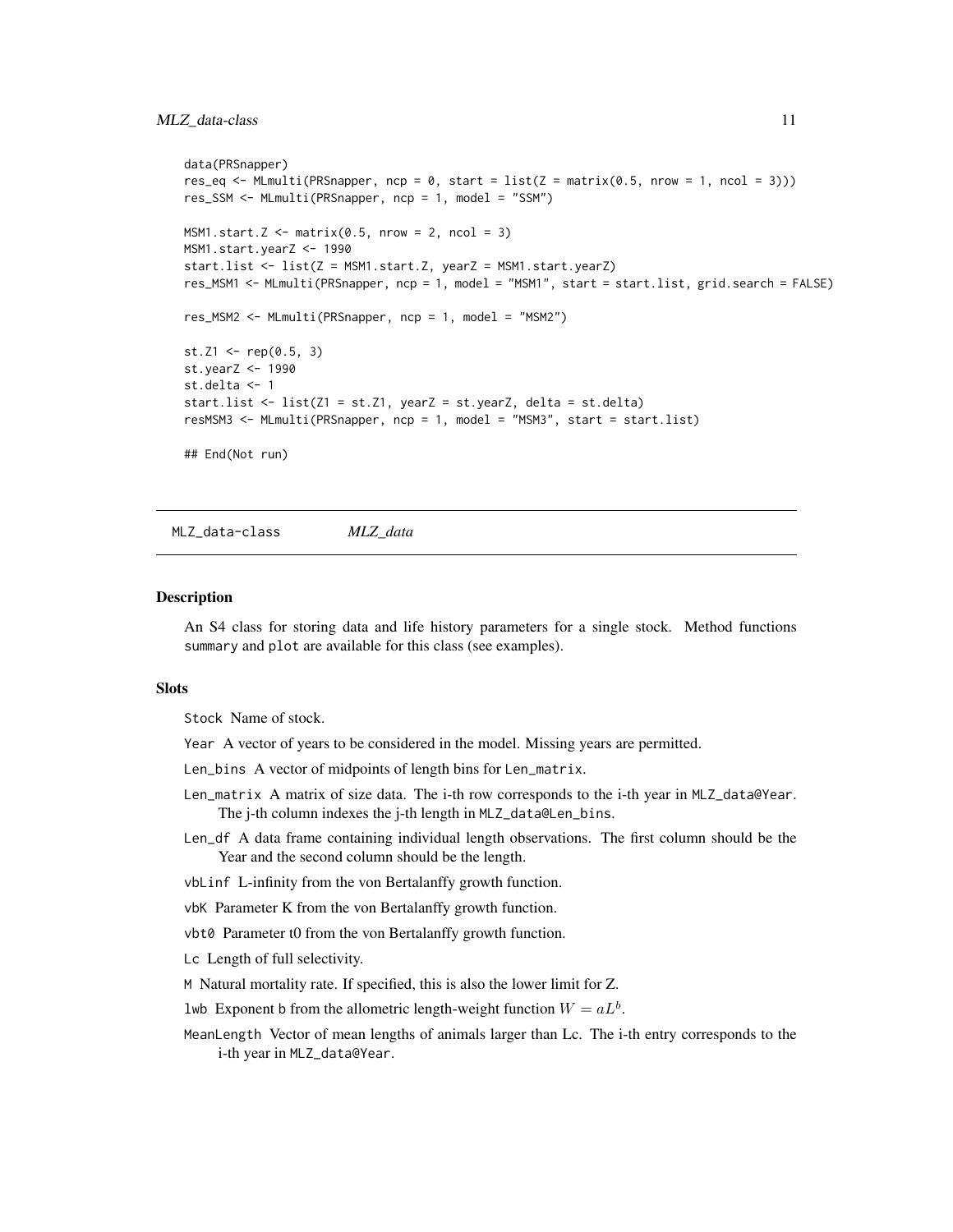- <span id="page-11-0"></span>ss Vector of annual sample sizes for MeanLength. The i-th entry corresponds to the i-th year in MLZ\_data@Year.
- CPUE Vector of catch-per-unit-effort data. The i-th entry corresponds to the i-th year in MLZ\_data@Year.
- Effort Vector of effort data. The i-th entry corresponds to the i-th year in MLZ\_data@Year.
- length.units Unit of measurement for lengths, i.e. "cm" or "mm".

```
data(Goosefish); Goosefish
summary(Goosefish)
plot(Goosefish)
```
new("MLZ\_data")

<span id="page-11-1"></span>MLZ\_model-class *MLZ\_model*

#### Description

An S4 class for storing model results. Method functions summary and plot are available for this class (see examples).

## **Slots**

Stock Name of stock (obtained from an object of class MLZ\_data).

- Model Name of model used for mortality estimation.
- time.series A data frame summarizing observed time series data and predicted values from model.
- estimates A matrix of parameter estimates and derived values and their standard errors, from [sdreport](#page-0-0).
- negLL The negative log-likelihood from the model.
- n.changepoint The number of change points in the model.
- n.species The number of species/stocks in the model.
- grid.search A data frame reporting the log-likelihood values from a grid search over change points. See [profile\\_ML](#page-15-1), [profile\\_MLCR](#page-16-1), and [profile\\_MLmulti](#page-17-1).
- obj A list with components from [MakeADFun](#page-0-0).
- opt A list with components from calling [optim](#page-0-0) to obj.
- sdrep A list with components from calling [sdreport](#page-0-0) to obj.

length.units Unit of measurement for lengths, i.e. "cm" or "mm".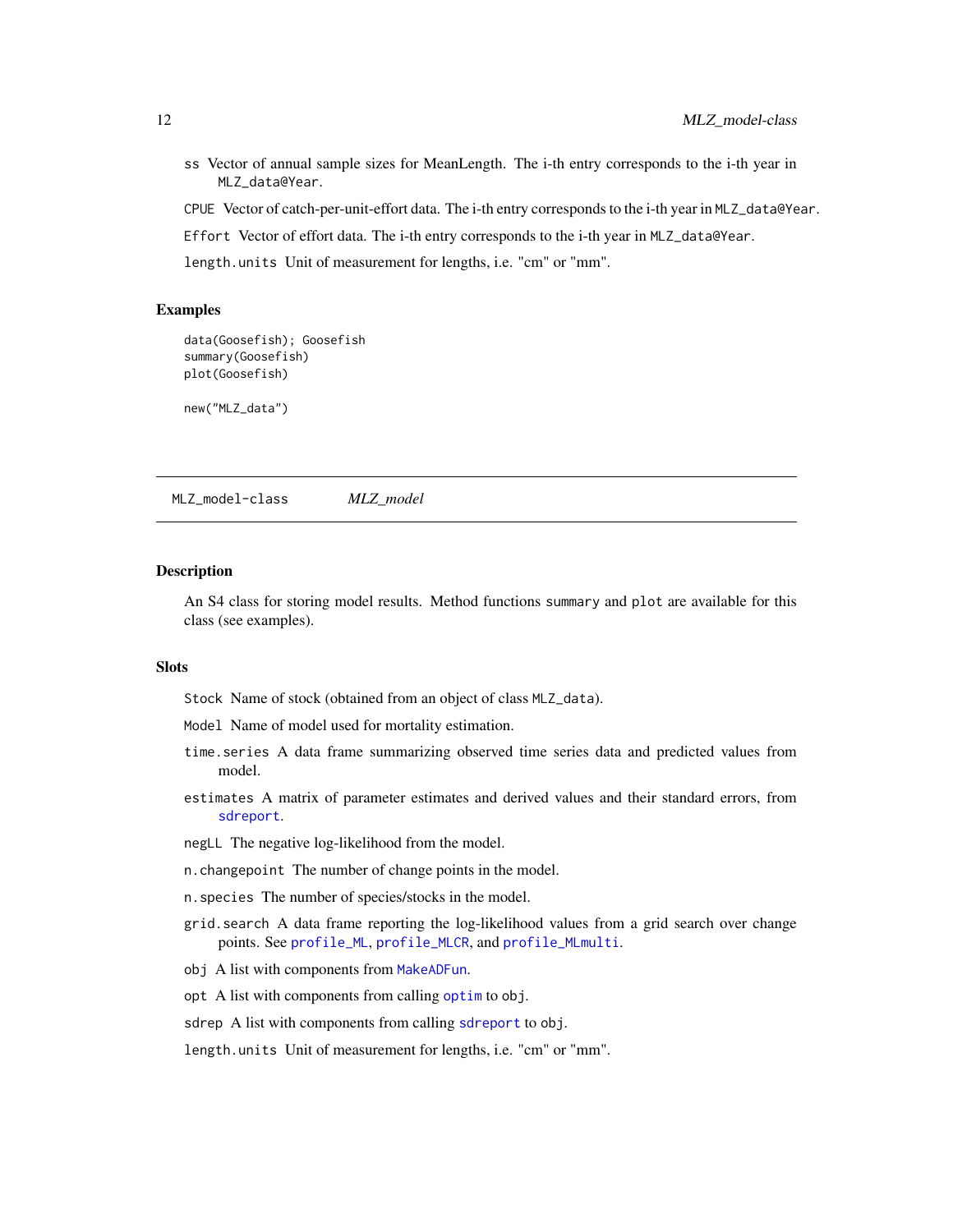## <span id="page-12-0"></span>modal\_length 13

#### Examples

```
## Not run:
data(Goosefish)
goose.model <- ML(Goosefish, ncp = 2, grid.search = FALSE, figure = FALSE)
class(goose.model)
summary(goose.model)
plot(goose.model, residuals = FALSE)
## End(Not run)
```
modal\_length *Modal length from length data*

## Description

Calculates the annual modal length from the length data, which can be used to select Lc. Note: Modal length can change over time for many reasons, including a change in mortality (Hordyk et al. 2015), recruitment, or selectivity (Huynh et al. 2017).

#### Usage

```
modal_length(MLZ_data, length.slot = c("Len_df", "Len_matrix"),
 breaks = NULL, figure = TRUE)
```
#### Arguments

| MLZ_data    | An object of class MLZ_data.                                                                                                                |
|-------------|---------------------------------------------------------------------------------------------------------------------------------------------|
| length.slot | Name of slot in MLZ_data from which to calculate modal lengths, either: Len_df<br>or Len_matrix. Only used if there are data in both slots. |
| breaks      | Only used for Len_df. An optional vector for breaks for bin_length.                                                                         |
| figure      | If TRUE, a plot is also drawn.                                                                                                              |

## Details

Length frequency matrix from Len\_df are created by using [hist](#page-0-0) function.

## Value

A data frame of plotted values.

## References

Hordyk, A. Ono, K., Sainsbury, K., Loneragan, N., and Prince, J. 2015. Some explorations of the life history ratios to describe length composition, spawning-per-recruit, and the spawning potential ratio. ICES Journal of Marine Science 72:204-216.

Huynh, Q.C, Gedamke, T., Hoenig, J.M, and Porch C. 2017. Multispecies Extensions to a Nonequilibrium Length-Based Mortality Estimator. Marine and Coastal Fisheries 9:68-78.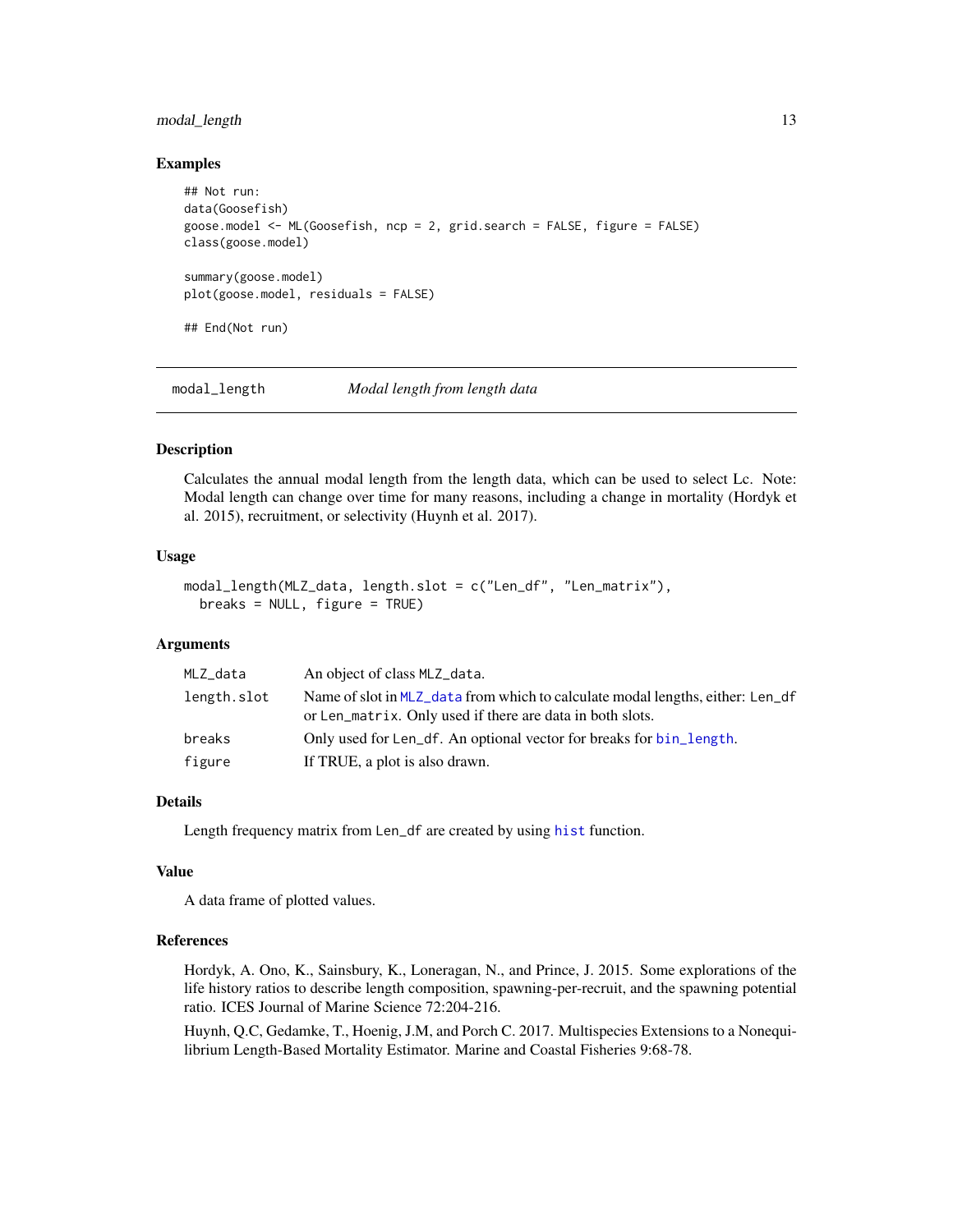```
## Not run:
data(Nephrops)
modal_length(Nephrops)
data(SilkSnapper)
new.dataset <- new("MLZ_data", Year = 1983:2013, Len_df = SilkSnapper)
modal_length(new.dataset)
modal_length(new.dataset, breaks = seq(80, 830, 10))
## End(Not run)
```
MuttonSnapper *Puerto Rico Mutton Snapper (for ML, MLCR)*

## Description

Mean lengths, CPUE, and life history for Puerto Rico mutton snapper.

## Usage

MuttonSnapper

## Format

An object of class [MLZ\\_data](#page-10-1).

## References

Huynh, Q.C., Gedamke, T., Porch, C.E., Hoenig, J.M., Walter, J.F, Bryan, M, and Brodziak, J. In revision. Estimating Total Mortality Rates from Mean Lengths and Catch Rates in Non-equilibrium Situations. Transactions of the American Fisheries Society.

## Examples

data(MuttonSnapper)

<span id="page-13-0"></span>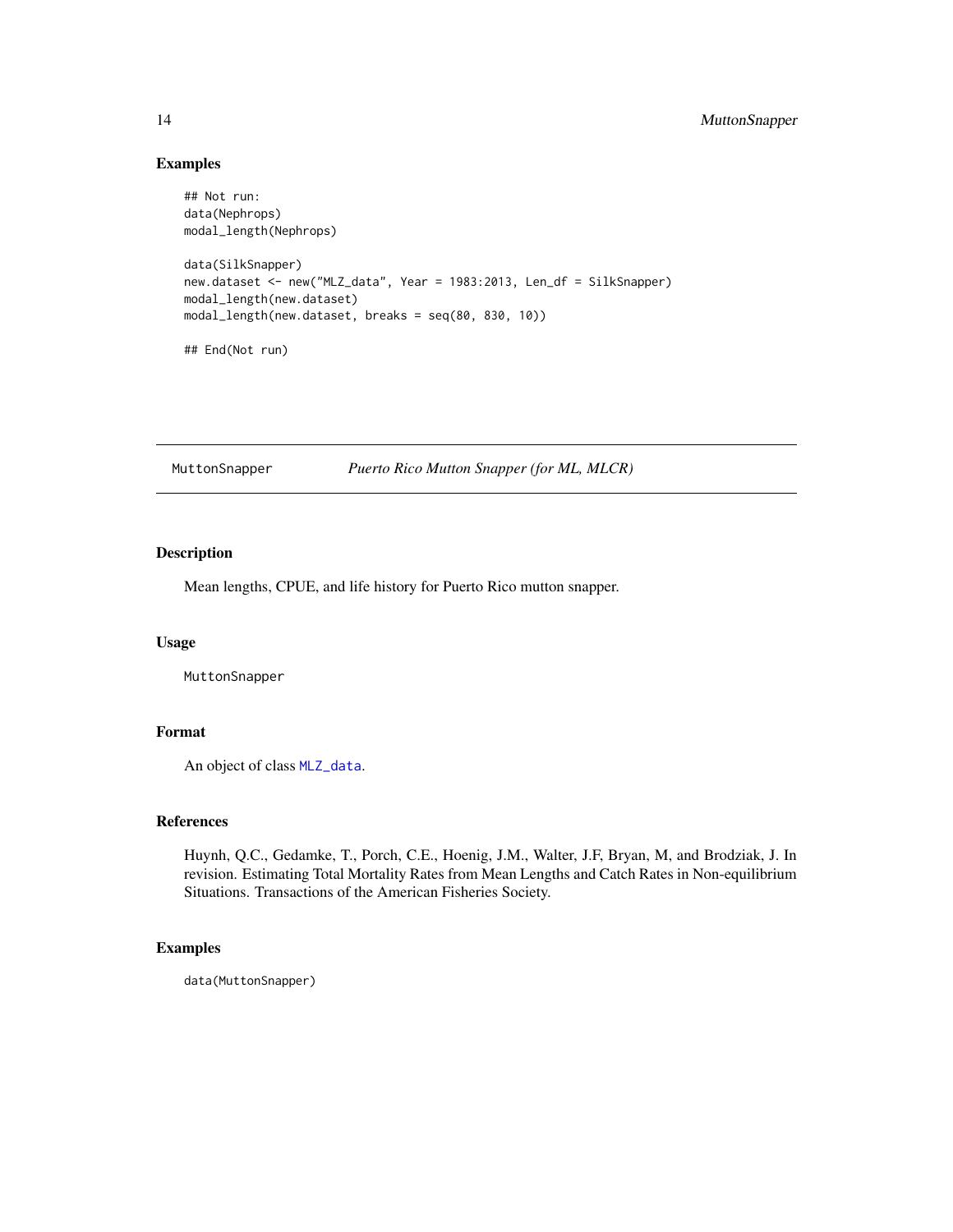<span id="page-14-0"></span>

#### Description

An S4 object containing length and effort time series and life history parameters of male Nephrops in FU 28-29.

#### Usage

Nephrops

## Format

An object of class [MLZ\\_data](#page-10-1).

## References

Then, A.Y, Hoenig, J.M, and Huynh, Q.C. In revision. Estimating fishing and natural mortality rates, and catchability coefficient, from a series of observations on mean length and fishing effort. ICES Journal of Marine Science.

#### Examples

data(Nephrops)

plot,MLZ\_data-method plot *method for S4 class* MLZ\_data

#### Description

Plots annual length frequencies from slot Len\_matrix or Len\_df. If there are data in both slots, Len\_matrix is preferentially plotted.

#### Usage

```
## S4 method for signature 'MLZ_data'
plot(x, ggplot_layer = NULL)
```
## Arguments

| X            | An object of class MLZ_data.   |
|--------------|--------------------------------|
| ggplot_layer | Layers to add to ggplot2 plot. |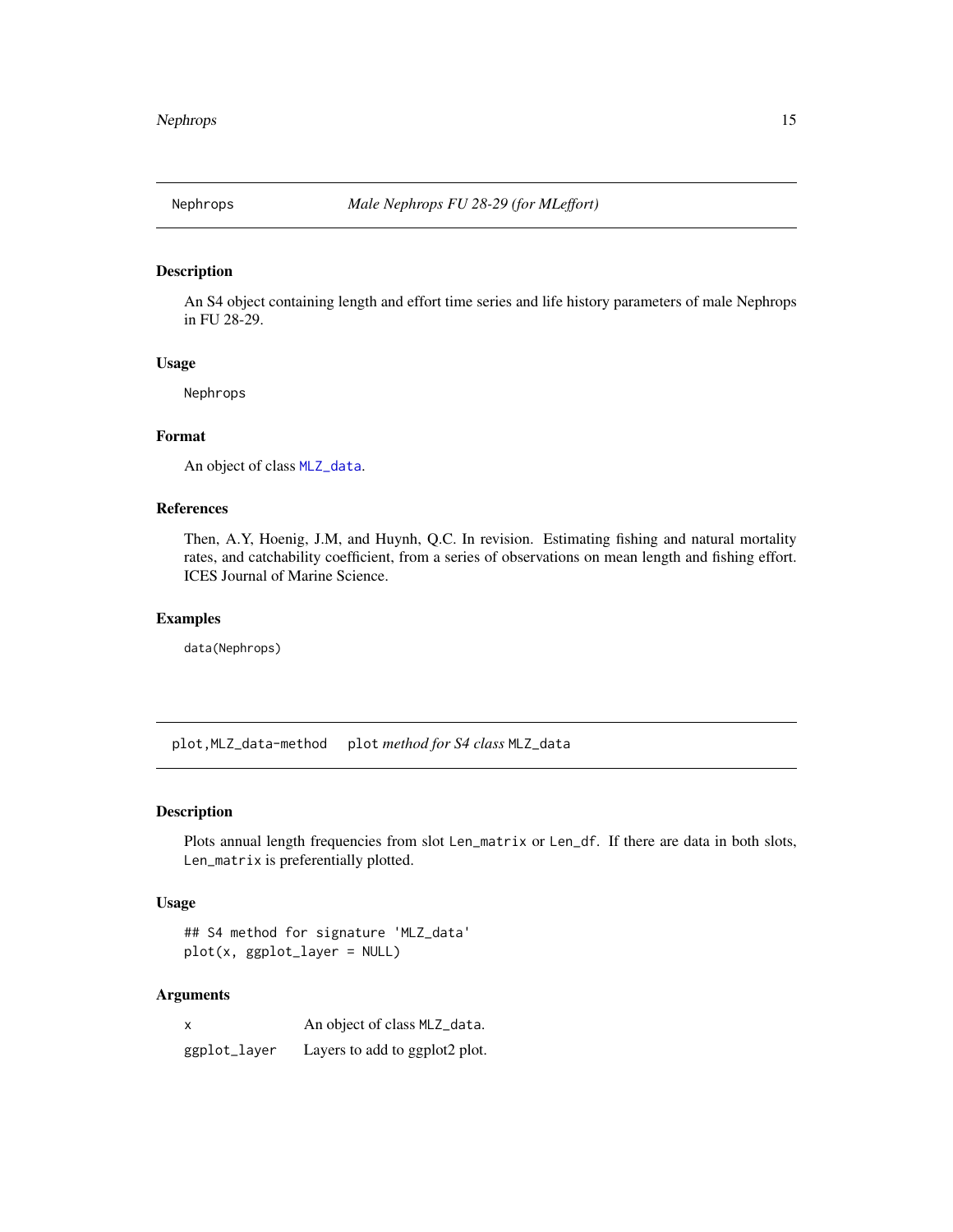```
## Not run:
data(Nephrops)
plot(Nephrops)
```
## End(Not run)

plot,MLZ\_model-method plot *method for S4 class* MLZ\_model

#### Description

Plots time series of observed and predicted data from an object of class MLZ\_model.

#### Usage

## S4 method for signature 'MLZ\_model'  $plot(x, residuals = TRUE)$ 

## Arguments

|           | An object of class MLZ_mode1.                               |
|-----------|-------------------------------------------------------------|
| residuals | logical; whether a plot of residuals will also be produced. |

#### Examples

```
## Not run:
data(Goosefish)
goose.model <- ML(Goosefish, ncp = 2, grid.search = FALSE, figure = FALSE)
plot(goose.model)
```
## End(Not run)

<span id="page-15-1"></span>profile\_ML *Grid search for the mean length estimator*

#### Description

A grid search is performed over the time series, which can be used to identify local and global minima. A plot of the likelihood surface is also created similar to Figure 6 of Gedamke and Hoenig (2006) or Figure 3 of Huynh et al. (2017).

#### Usage

```
profile_ML(MLZ_data, ncp, startZ = rep(0.5, ncp + 1), min.time = 3,
 parallel = ifelse(ncp > 2, TRUE, FALSE), figure = TRUE, color = TRUE)
```
<span id="page-15-0"></span>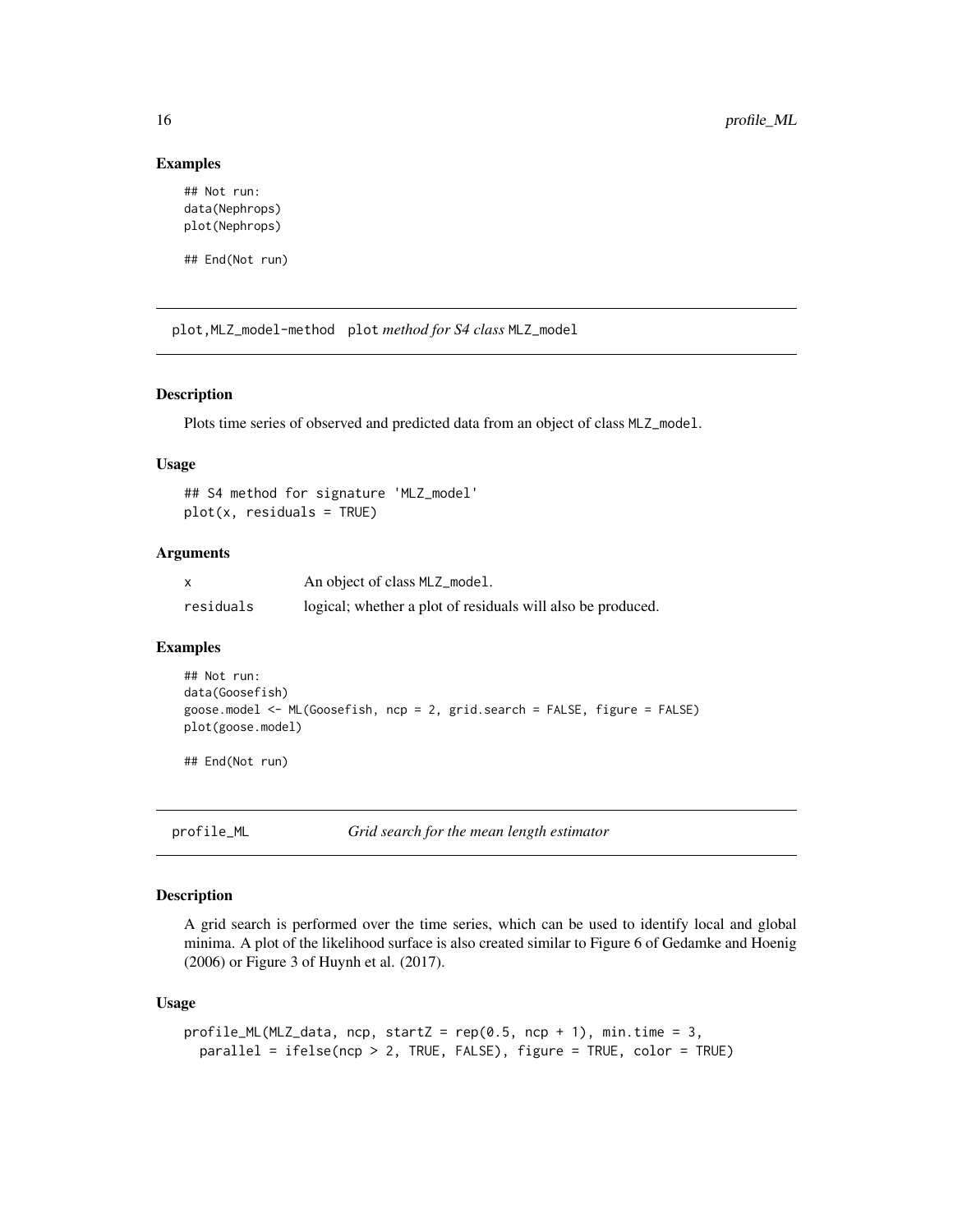## <span id="page-16-0"></span>profile\_MLCR 17

#### Arguments

| MLZ_data | An object of class MLZ_data.                                                                       |
|----------|----------------------------------------------------------------------------------------------------|
| ncp      | The number of change points.                                                                       |
| startZ   | A vector of length ncp+1 as the starting value of total mortality rate used in the<br>grid search. |
| min.time | The minimum number of years between change points. Only used if $ncp > 1$ .                        |
| parallel | Whether grid search is performed using parallel processing.                                        |
| figure   | If TRUE, creates a plot of the likelihood over the grid search. Only used if<br>$ncp = 1$ or 2.    |
| color    | If TRUE, creates a color plot for the likelihood surface. Only used if $ncp = 2$ .                 |

#### Value

A matrix of change points with the negative log-likelihood values.

#### References

Gedamke, T. and Hoenig, J.M. 2006. Estimating mortality from mean length data in nonequilibrium situations, with application to the assessment of goosefish. Transactions of the American Fisheries Society 135:476-487.

Huynh, Q.C, Gedamke, T., Hoenig, J.M, and Porch C. 2017. Multispecies Extensions to a Nonequilibrium Length-Based Mortality Estimator. Marine and Coastal Fisheries 9:68-78.

#### Examples

```
## Not run:
data(Goosefish)
profile_ML(Goosefish, ncp = 1)
profile_ML(Goosefish, ncp = 2)
```
## End(Not run)

<span id="page-16-1"></span>profile\_MLCR *Grid search for the mean length with catch rate estimator*

#### Description

A grid search is performed over the time series, which can be used to identify local and global minima. A plot of the likelihood surface is also created similar to Figure 6 of Gedamke and Hoenig (2006) or Figure 3 of Huynh et al. (2017).

## Usage

```
profile_MLCR(MLZ_data, ncp, CPUE.type = c(NA, "NPUE", "WPUE"),
  loglikeCPUE = c("normal", "lognormal"), startZ = rep(0.5, ncp + 1),min.time = 3, parallel = ifelse(ncp > 2, TRUE, FALSE), figure = TRUE,
  color = TRUE)
```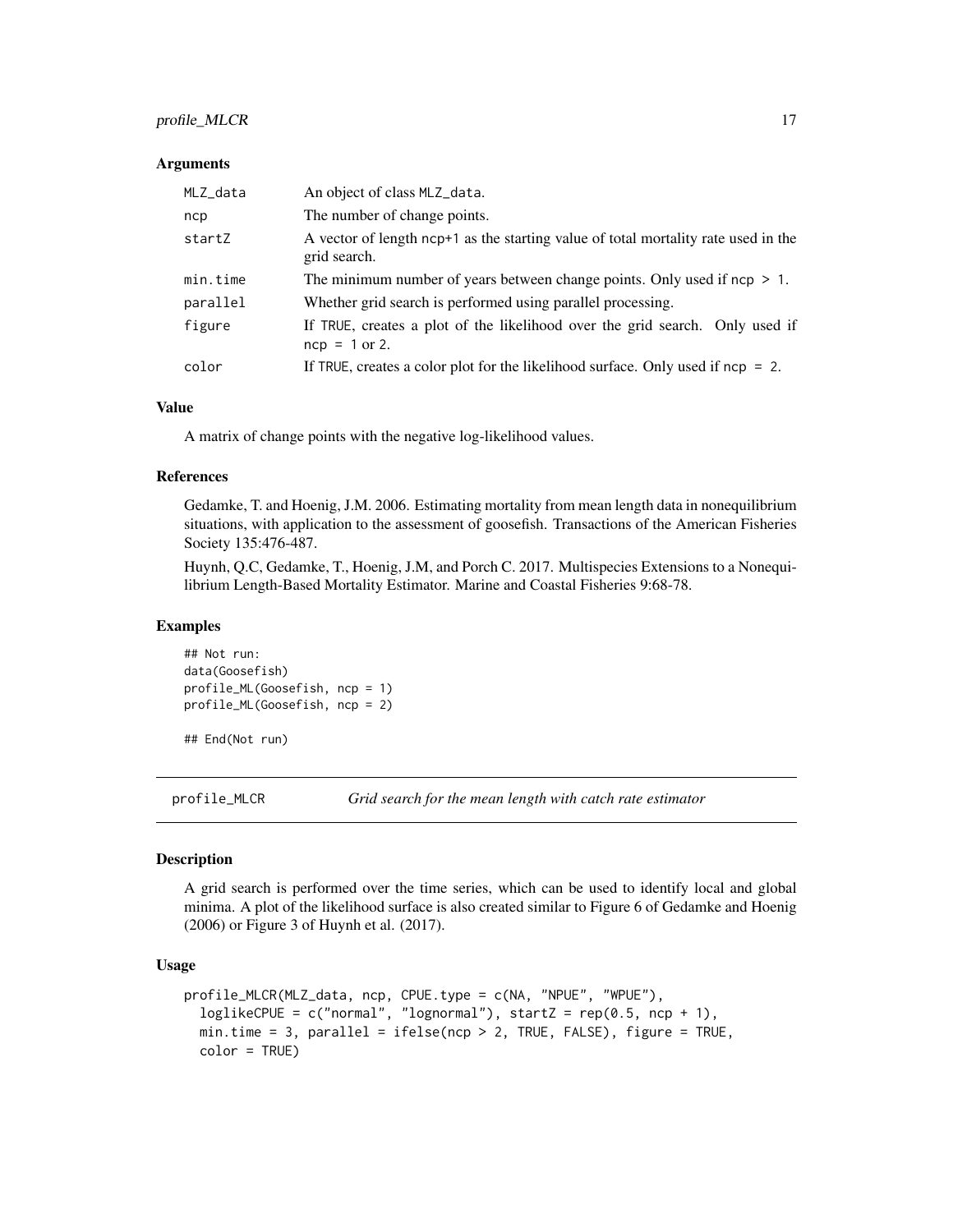#### <span id="page-17-0"></span>Arguments

| MLZ_data    | An object of class MLZ_data.                                                                        |
|-------------|-----------------------------------------------------------------------------------------------------|
| ncp         | The number of change points.                                                                        |
| CPUE.type   | Indicates whether CPUE time series is abundance or biomass based.                                   |
| loglikeCPUE | Indicates whether the log-likelihood for the CPUE will be lognormally or nor-<br>mally distributed. |
| startZ      | A vector of length ncp+1 as the starting value of total mortality rate used in the<br>grid search.  |
| min.time    | The minimum number of years between change points. Only used if $ncp > 1$ .                         |
| parallel    | Whether the grid search is performed with parallel processing.                                      |
| figure      | If TRUE, creates a plot of the likelihood over the grid search. Only used if<br>$ncp = 1$ or 2.     |
| color       | If TRUE, creates a color plot for the likelihood surface. Only used if $ncp = 2$ .                  |
|             |                                                                                                     |

## Value

A matrix of change points with the total negative log-likelihood values and values from the mean lengths and catch rates.

#### References

Gedamke, T. and Hoenig, J.M. 2006. Estimating mortality from mean length data in nonequilibrium situations, with application to the assessment of goosefish. Transactions of the American Fisheries Society 135:476-487.

Huynh, Q.C, Gedamke, T., Hoenig, J.M, and Porch C. 2017. Multispecies Extensions to a Nonequilibrium Length-Based Mortality Estimator. Marine and Coastal Fisheries 9:68-78.

#### Examples

```
## Not run:
data(MuttonSnapper)
profile_MLCR(MuttonSnapper, ncp = 1, CPUE.type = 'WPUE')
## End(Not run)
```
<span id="page-17-1"></span>profile\_MLmulti *Grid search for the multispecies mean length estimator*

## Description

A grid search is performed over the time series, which can be used to identify local and global minima. A plot of the likelihood surface is also created similar to Figure 6 of Gedamke and Hoenig (2006) or Figure 3 of Huynh et al. (2017).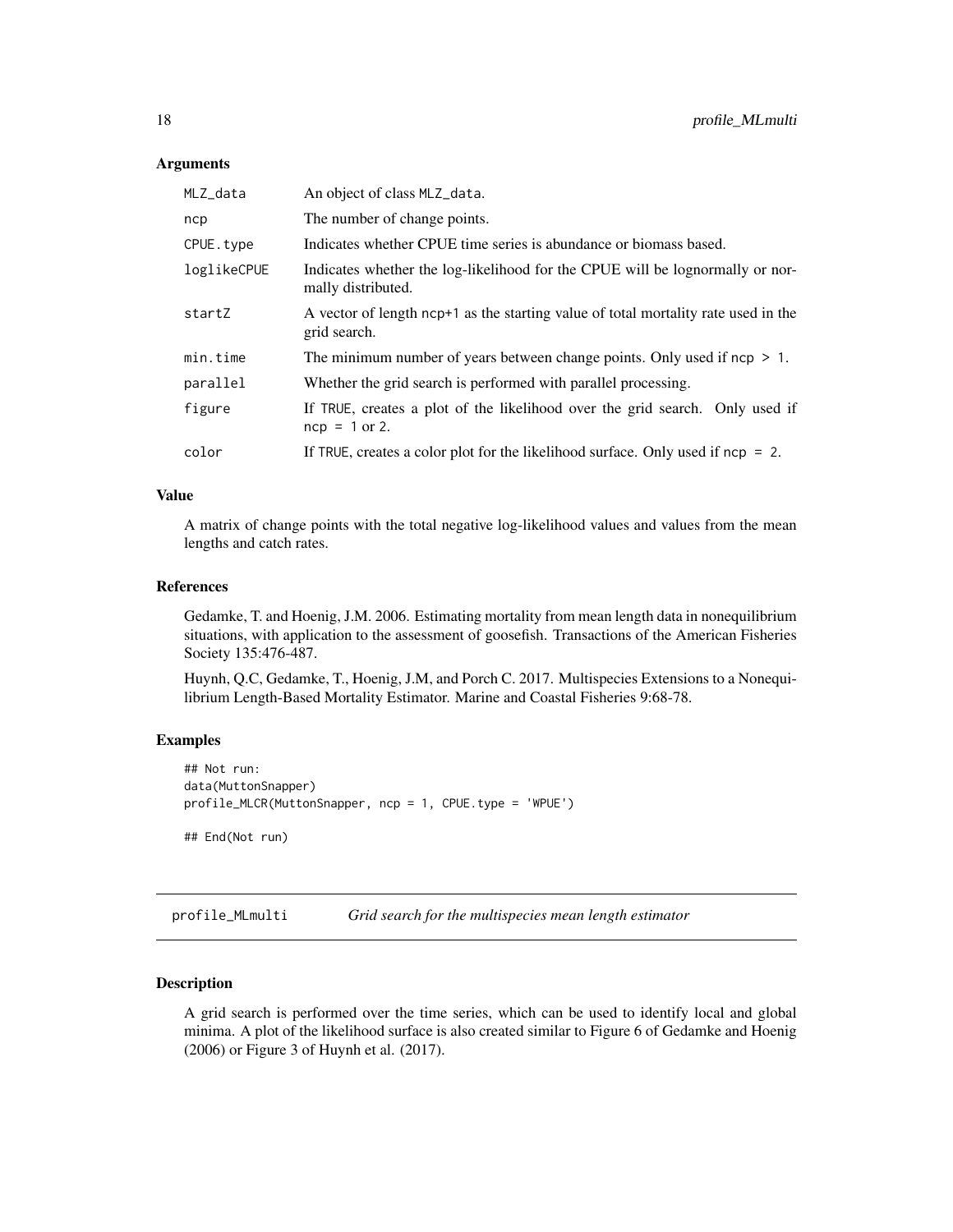#### Usage

```
profile_MLmulti(MLZ.list, ncp, model = c("SSM", "MSM1", "MSM2", "MSM3"),
  startZ1 = rep(0.5, length(MLZ.list)), parallel = ifelse(ncp > 2, TRUE,
  FALSE), min.time = 3, figure = TRUE, color = TRUE)
```
## Arguments

| MLZ.list | A list containing an object of class MLZ_data for each species or stock.                           |
|----------|----------------------------------------------------------------------------------------------------|
| ncp      | The number of change points.                                                                       |
| model    | The name of the multispecies model for the grid search.                                            |
| startZ1  | A vector of length ncp+1 as the starting value of total mortality rate used in the<br>grid search. |
| parallel | Whether the grid search is performed with parallel processing.                                     |
| min.time | The minimum number of years between change points. Only used if $ncp > 1$ .                        |
| figure   | If TRUE, creates a plot of the likelihood over the grid search. Only used if<br>$ncp = 1$ or 2.    |
| color    | If TRUE, creates a color plot for the likelihood surface. Only used if $ncp = 2.4$ "               |

## Value

A matrix of change points with the total negative log-likelihood values and values from the each species.

#### References

Gedamke, T. and Hoenig, J.M. 2006. Estimating mortality from mean length data in nonequilibrium situations, with application to the assessment of goosefish. Transactions of the American Fisheries Society 135:476-487.

Huynh, Q.C, Gedamke, T., Hoenig, J.M, and Porch C. 2017. Multispecies Extensions to a Nonequilibrium Length-Based Mortality Estimator. Marine and Coastal Fisheries 9:68-78.

## Examples

```
## Not run:
data(PRSnapper)
profile_MLmulti(PRSnapper, ncp = 1, model = "MSM1")
## End(Not run)
```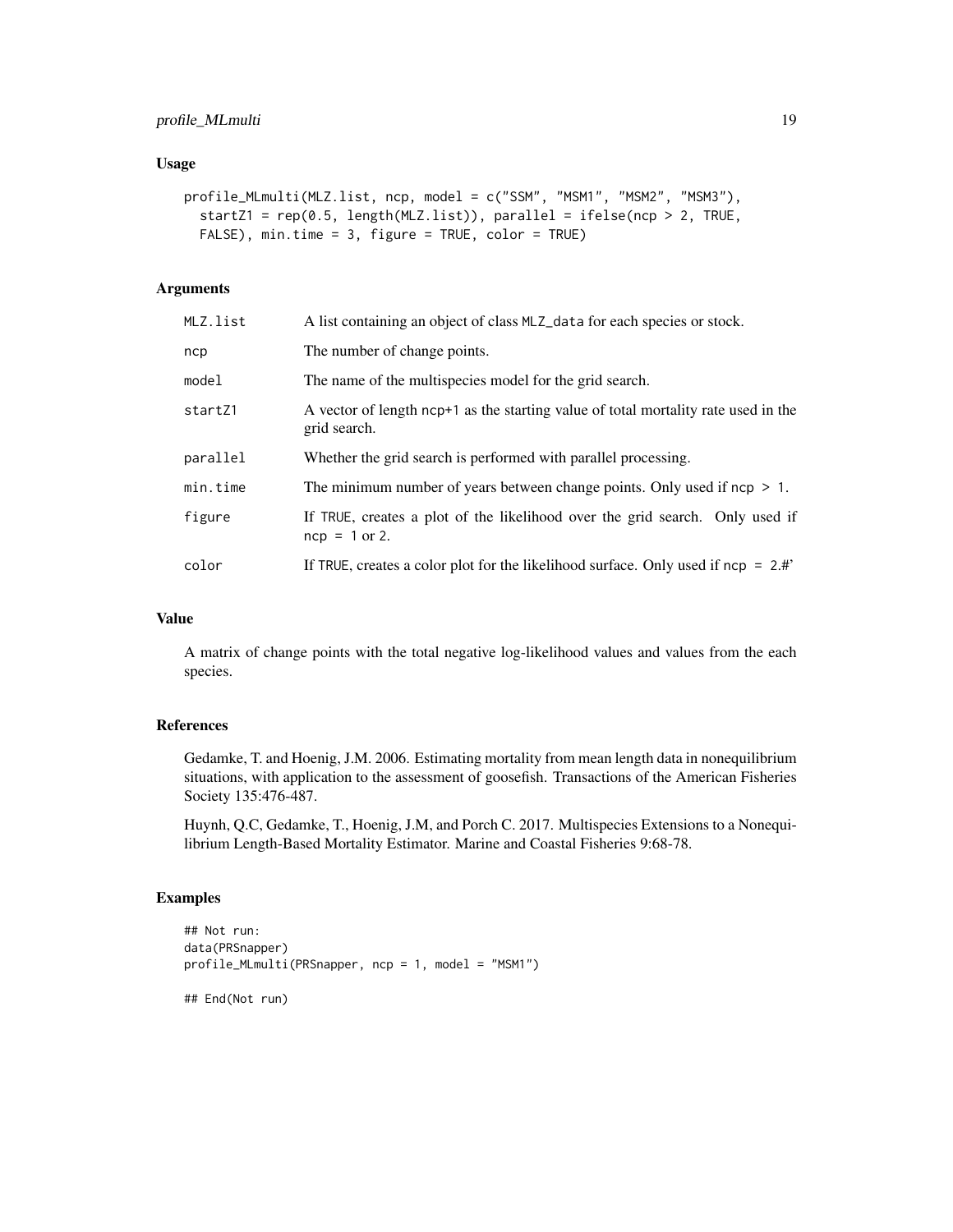<span id="page-19-0"></span>

#### Description

Mean lengths and life history for 3 species in the Puerto Rico Deepwater Snapper Complex (Unit 1): silk snapper, blackfin snapper, and vermilion snapper.

## Usage

PRSnapper

## Format

A list containing objects of class [MLZ\\_data](#page-10-1).

## References

Huynh, Q.C, Gedamke, T., Hoenig, J.M, and Porch C. In press. Multispecies Extensions to a Nonequilibrium Length-Based Mortality Estimator. Marine and Coastal Fisheries.

#### Examples

data(PRSnapper)

sensitivity\_Lc *Sensitivity to Lc*

#### Description

The function re-calculates mean lengths for each alternative value of Lc and re-estimates mortality. Currently supports only the ML estimator.

#### Usage

```
sensitivity_Lc(MLZ_data, MLZ_model, Lc.vec, grid.search = FALSE,
 figure = TRUE)
```
## Arguments

| MLZ_data    | An object of class MLZ_data containing mean lengths and life history data of<br>stock. Must contain length composition data.                       |
|-------------|----------------------------------------------------------------------------------------------------------------------------------------------------|
| MLZ model   | An object of class MLZ_model with base value of Lc.                                                                                                |
| Lc.vec      | A vector of alternative Lc values.                                                                                                                 |
| grid.search | Whether a grid search is performed or not. By default, the starting values in the<br>sensitivity analysis are the estimates from object MLZ_mode1. |
| figure      | Whether a figure will be produced, similar to Figure 6 of Huynh et al. $(2017)$ .                                                                  |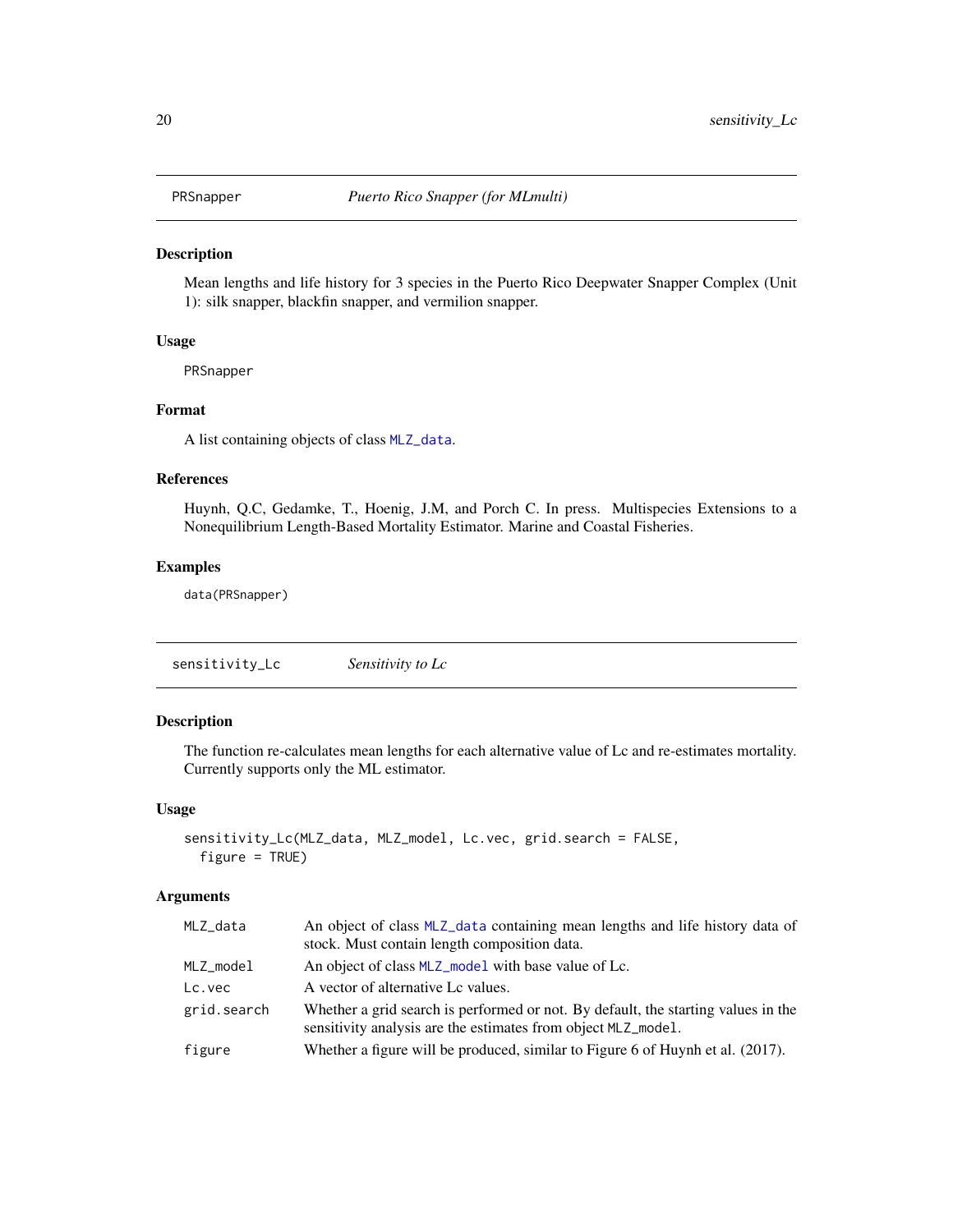## <span id="page-20-0"></span>SilkSnapper 21

## Value

A matrix of mortality and change point estimates with each value Lc.

#### References

Huynh, Q.C, Gedamke, T., Hoenig, J.M, and Porch C. 2017. Multispecies Extensions to a Nonequilibrium Length-Based Mortality Estimator. Marine and Coastal Fisheries 9:68-78.

## See Also

[ML](#page-4-1)

## Examples

```
## Not run:
data(SilkSnapper)
new.dataset <- new("MLZ_data", Year = 1983:2013, Len_df = SilkSnapper, length.units = "mm",
vblinf = 794, vbk = 0.1new.dataset@Lc <- 310
new.dataset <- calc_ML(new.dataset)
first.MLZmodel <- ML(new.dataset, 1)
Lc.vec <- seq(240, 340, 5)
sensitivity_Lc(new.dataset, first.MLZmodel, Lc.vec)
## End(Not run)
```
SilkSnapper *Silk Snapper*

#### Description

Length observed from the Puerto Rico Silk Snapper handline fishery.

#### Usage

SilkSnapper

## Format

A data frame.

## References

Huynh, Q.C, Gedamke, T., Hoenig, J.M, and Porch C. In press. Multispecies Extensions to a Nonequilibrium Length-Based Mortality Estimator. Marine and Coastal Fisheries.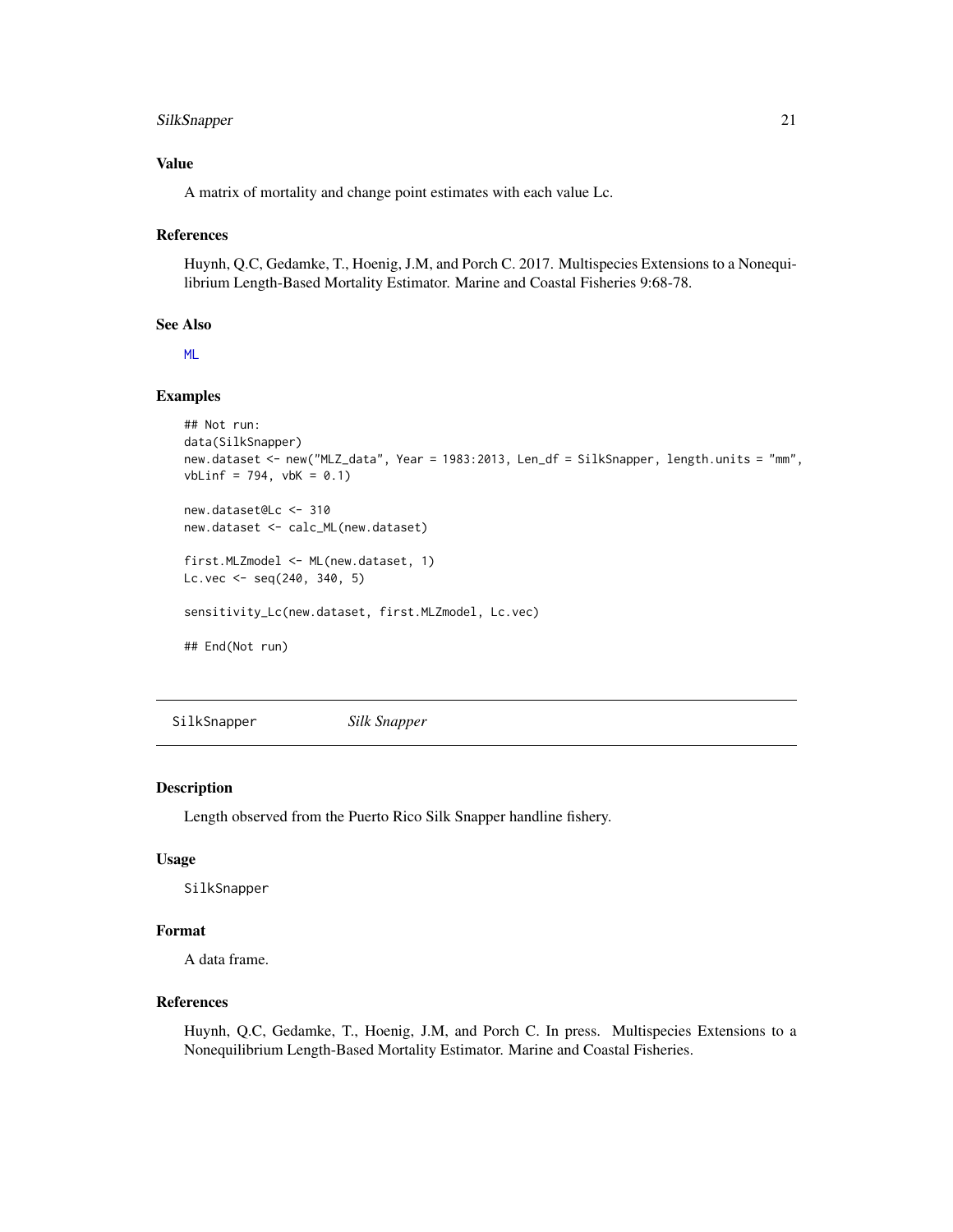```
## Not run:
data(SilkSnapper)
new("MLZ_data", Len_df = SilkSnapper)
```
## End(Not run)

summary,MLZ\_data-method

summary *method for S4 class* MLZ\_data

## Description

summary method for S4 class MLZ\_data

#### Usage

## S4 method for signature 'MLZ\_data' summary(object)

## Arguments

object An object of class MLZ\_data.

#### Examples

data(MuttonSnapper) summary(MuttonSnapper)

summary,MLZ\_model-method

summary *method for S4 class* MLZ\_model

## Description

summary method for S4 class MLZ\_model

## Usage

## S4 method for signature 'MLZ\_model' summary(object)

## Arguments

object An object of class MLZ\_model.

<span id="page-21-0"></span>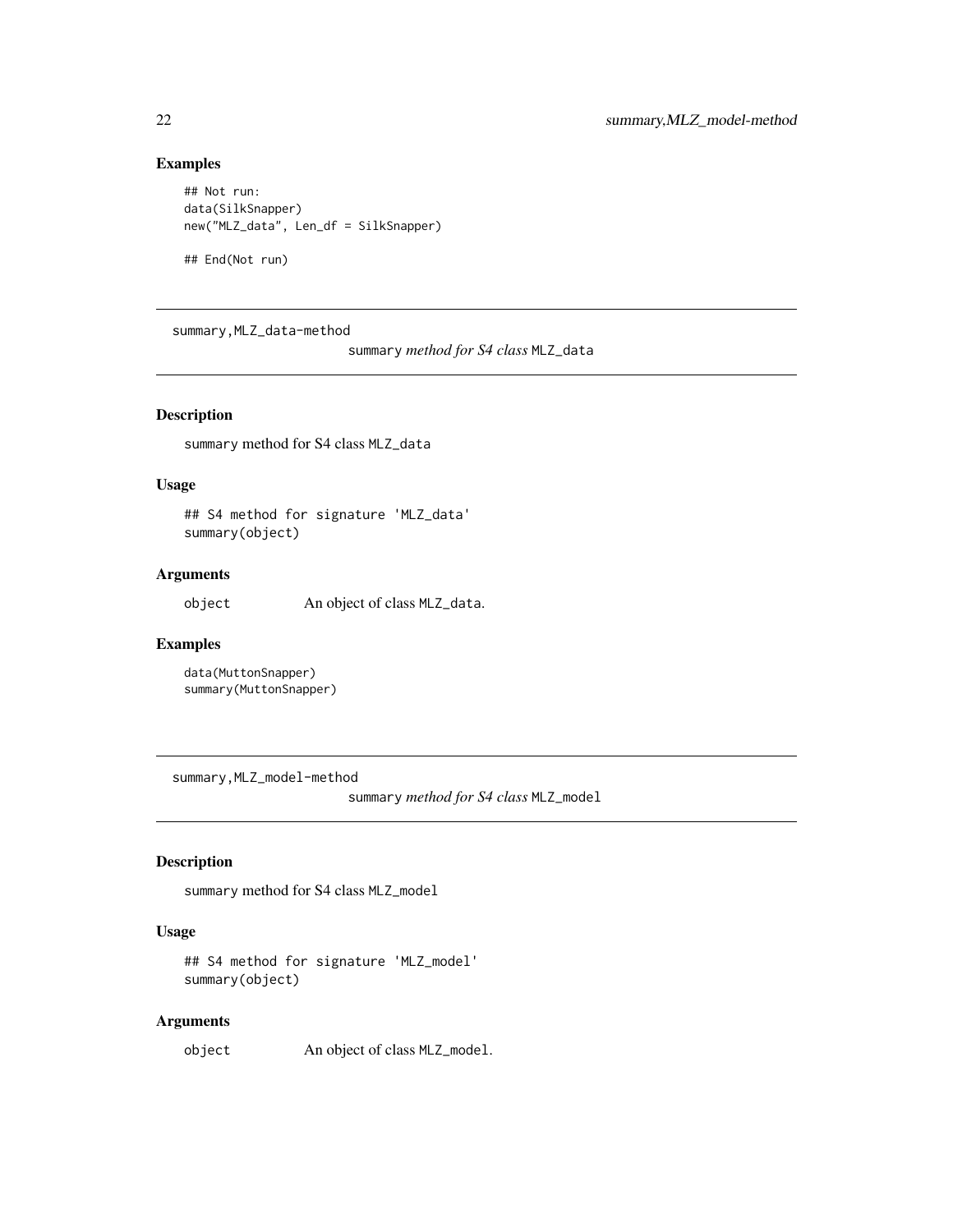```
## Not run:
data(Goosefish)
goose.model <- ML(Goosefish, ncp = 2, grid.search = FALSE)
summary(goose.model)
```
## End(Not run)